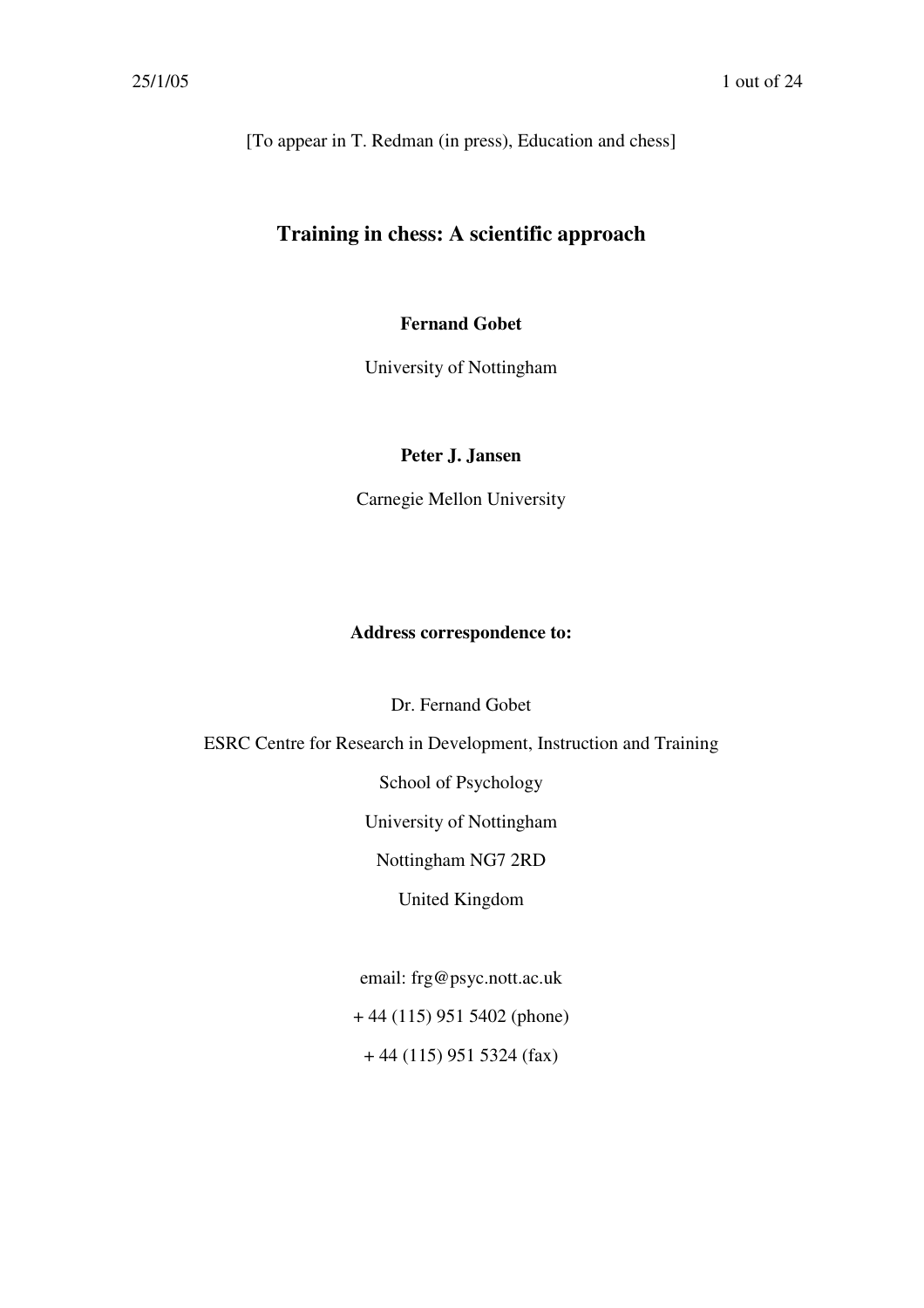# **Training in chess: A scientific approach Fernand Gobet & Peter J. Jansen**

Research in psychology has made important progress towards unraveling the secrets of chess players' minds. It is the goal of this chapter to show how recent findinds in cognitive psychology can be applied to improve techniques of chess training, teaching, and learning. We start by giving an overview of the state of research on chess players' memory, perception and problem solving. In Section 2, we review a recent psychological theory that synthesizes previous work. Building on this theory, we then review various training techniques and discuss their pros and cons. We conclude with some general considerations on chess teaching and learning.

In this chapter, we have in mind a player who has already mastered the basics of chess (with a level of, say, 1800 Elo) and would like to reach a higher level of expertise (say, 2400 Elo). Hence, we will not say much about teaching chess to beginners or about training at grandmaster level, although it is to some extent possible to generalize from our considerations. We also expect our player to be a strongly-motivated *competitive* player. While many players are legitimately interested in learning about chess history or in enjoying combinations and well-played games, we are talking here about a player who wants to progress in order to perform at a competitive level. (Our recommendations would likely be different if excellence in chess were measured, not by norms and Elo rating, but by an "academic" examination!)

It is almost a tradition in the literature of chess training that authors claim to be the first to devote a book to this topic. However, as the bibliography at the end of the chapter shows, they normally stand on the shoulders of a remarkable series of masters and grandmasters. Although we do acknowledge our intellectual debt in this regard, and very few of the techniques we discuss are original, we believe this is the first time that chess training techniques have been systematically organized and criticized from the point of view of a scientifically motivated theory.

#### **1. Chess psychology: An overview**

Since the end of the nineteenth century (Binet, 1894), chess has been a popular topic of research in *cognitive psychology*, the field of scientific psychology that studies perception, memory, learning, and thinking. Classical landmarks include Adriaan De Groot's doctoral dissertation (De Groot, 1946), translated into English as De Groot (1978), Newell and Simon's (1972) research on problem solving, and Simon and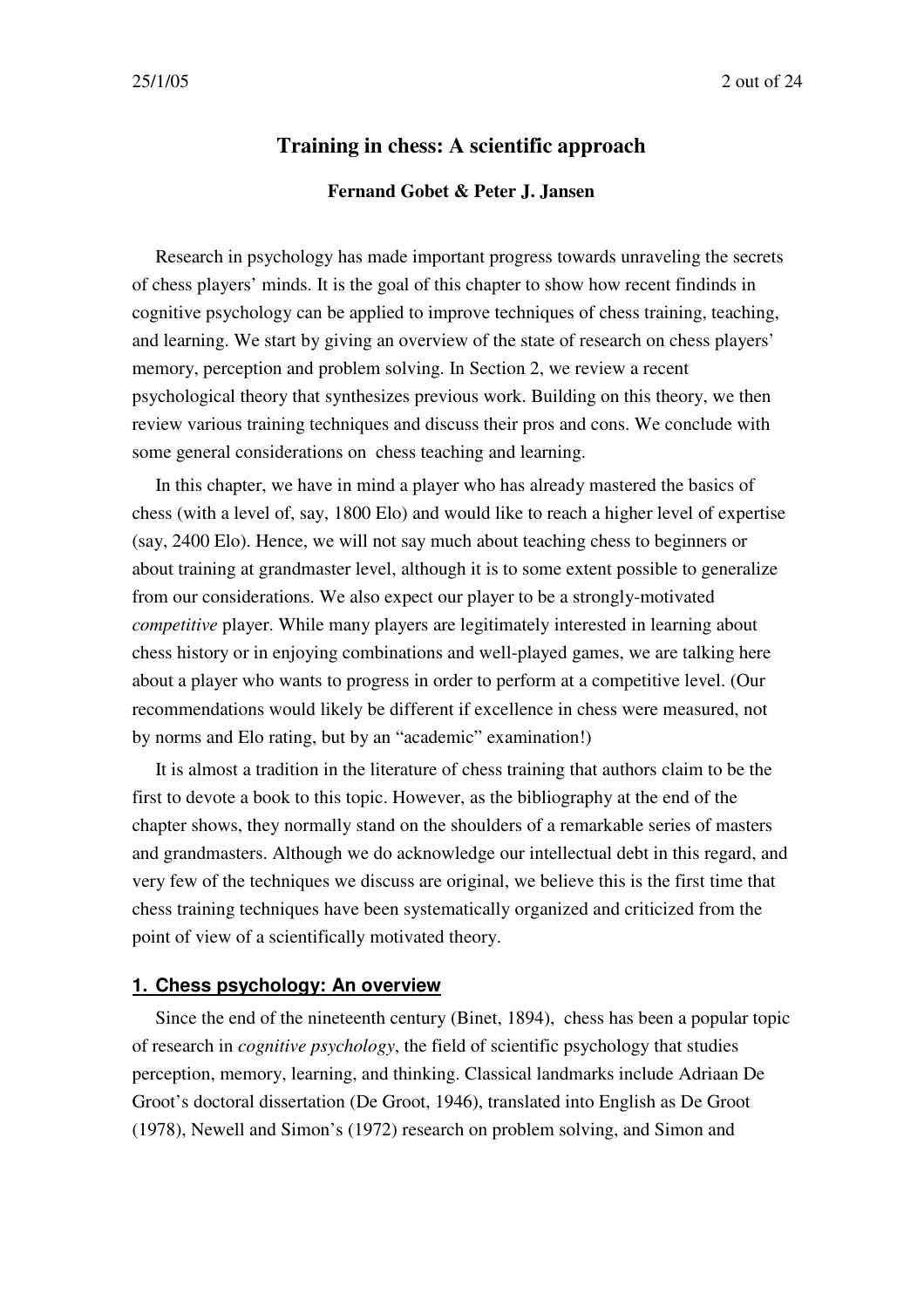Chase's (1973) work on chess memory and perception. 1 For a detailed description of recent work on chess psychology, we refer to the technical literature (e.g., De Groot & Gobet, 1996; Gobet, 1993; Gobet, de Voogt, & Retschitzki, in press; Holding, 1985; Saariluoma, 1995).

It is not feasible to discuss the whole history of chess psychology in detail in the context of this chapter, but the key findings on chess expertise can be summarized in the following statements:

- 1. Chess players have a highly efficient mode of (high-level) perception. They can access the key elements of a position rapidly.
- 2. Chess players show a remarkable memory for chess positions and games. This ability typically does not extend beyond chess.
- 3. Chess knowledge is encoded at several levels, in particular at a low, *perceptual level*, where patterns of pieces are stored, and at a high, *conceptual level*, where information about plans, evaluation, etc., is stored. These various types of encoding, with rich indexing and a high level of cross-referencing, account for chess players' excellent professional memory.
- 4. Chess players search highly selectively. It is rare that they analyze more than one hundred positions in the search tree before choosing a move.
- 5. There is no difference between the search algorithm of class A players (Elo 1800-2000) and that of Grandmasters.
- 6. Masters lose relatively little of their skill when they play simultaneous games or speed chess.

# **2. The template theory**

The components of chess expertise have recently been synthesized in the "template theory" (Gobet & Simon, 1996), which is a refinement of theories developed by De Groot, Chase, Newell and Simon. Some aspects of this theory have been implemented in a computer program that simulates chess players' behavior in various memory and perception experiments. Computer programs are an important tool for developing theories in cognitive psychology. They allow a much more rigorous specification than

<sup>&</sup>lt;sup>1</sup>Chess psychology has attracted intellectual giants indeed: Allen Newell and Herbert Simon are recognized as the fathers of modern cognitive psychology and of artificial intelligence. Simon was awarded the Nobel prize in economics in 1979.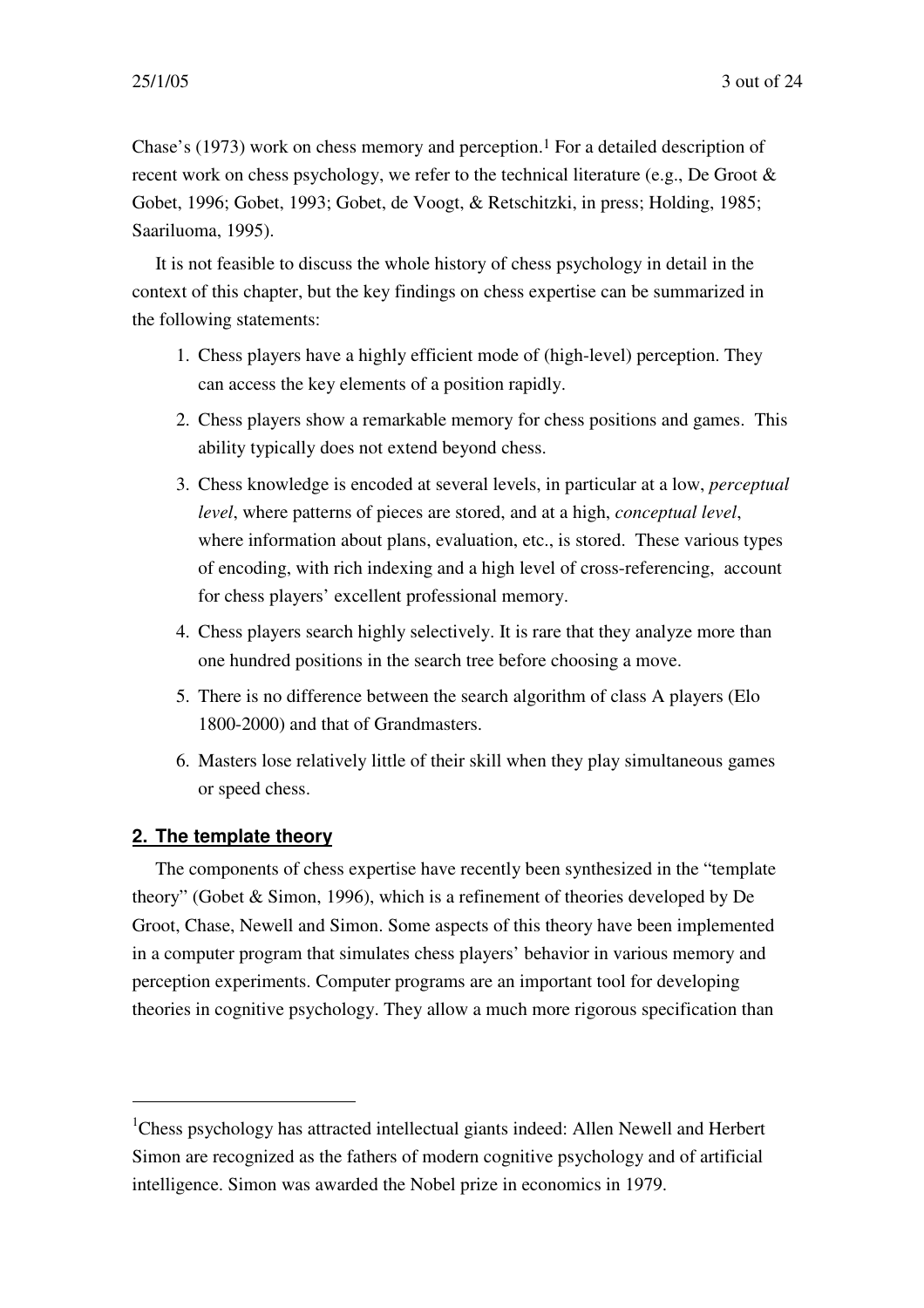verbal theorizing: the programs' operations can be compared to human behavior, and discrepancies indicate that the theory is either incomplete or incorrect.

The template theory states that the human cognitive system comprises three main modules: a *visuo-spatial imagery system*, a *short-term memory* (STM), where information is briefly stored, and a *long-term memory* (LTM), which consists both of structures indexing the information and the information itself. (Note that players can be said to use, in addition, an *external memory*: the board itself with the pieces.) Longterm memory consists of *declarative knowledge* (the 'what'), encoded as *schemata,* and of *procedural knowledge* (the 'how'), encoded as *productions*. Perceptual and conceptual information that can be used as units are called *chunks*, and constitute the building blocks out of which knowledge is constructed. Schemata can be visualized as nodes connected by links, where the nodes refer to concepts, and links to relations between these concepts. For example, in "Pd4 defends Pe5", the two concepts Pd4 and Pe5 are connected by the relation "defense."

Figure 1 illustrates a more complex example—a subpart of the knowledge related to a typical isolated Queen's Pawn:



Figure 1: Example of a schema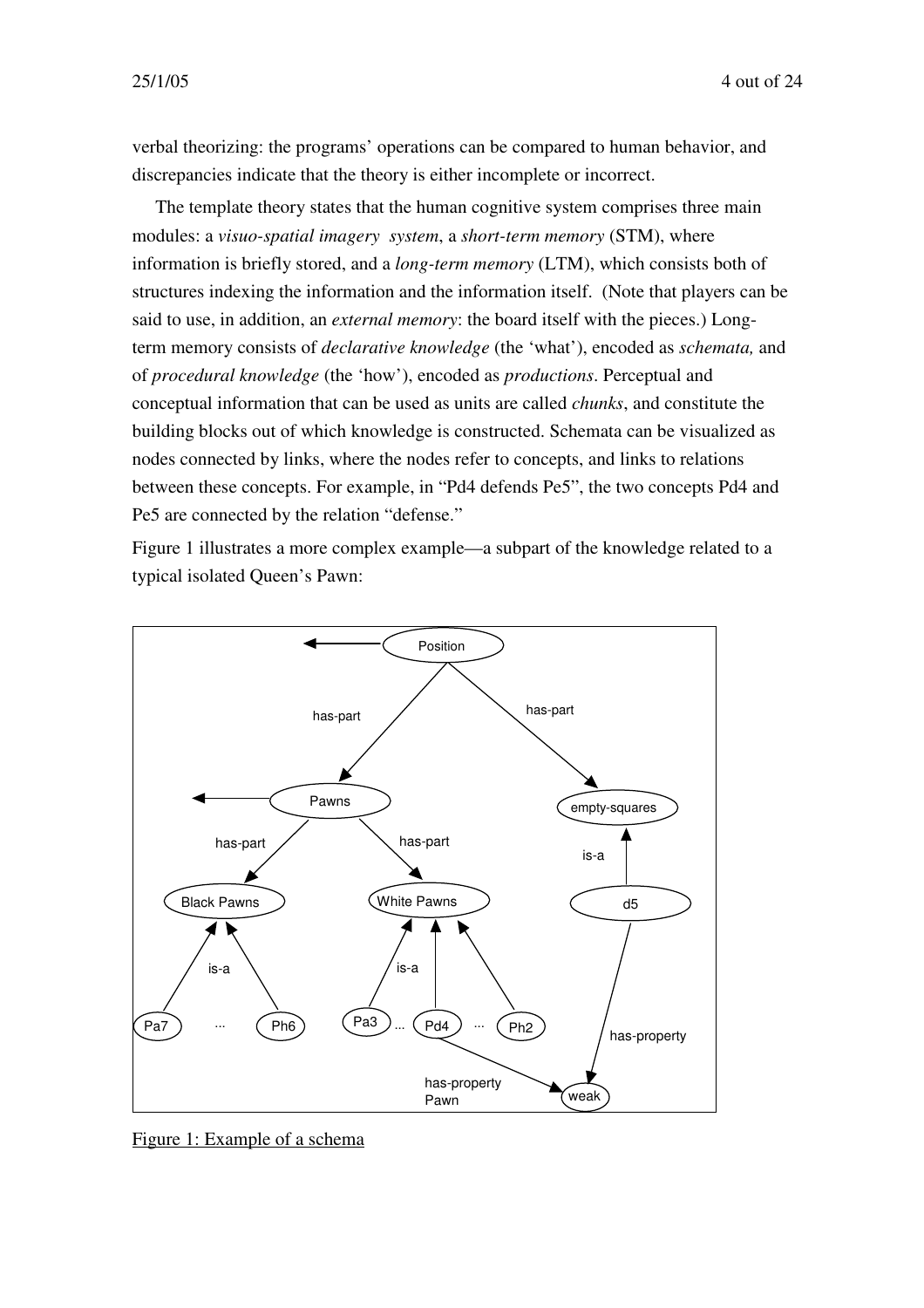Productions are knowledge units made up from a set of conditions and actions. For example, "IF there is an open file X, AND you have a Rook, THEN place the Rook on X," or "IF you have a passed Pawn X, THEN push X." In the last example, the condition tests the presence of a passed Pawn, and the action recommends pushing it.

Productions allow information to be processed rapidly and unconsciously, and may be the mechanism underlying what players call *intuition*. For example, in the position shown in Figure 2, most masters will almost immediately consider 1. Bxh7+ as a plausible move. The critical pattern is perhaps the presence of a Bishop on d3, of Black's king-side castle, of a Pawn on e5, and the absence of a defensive Bishop on e7. Strong players will even "intuitively" anticipate that the Black king will be mated if it is goes back to g8 after 1.Bxh7+ Kxh7 2.Ng5+, effortlessly proposing the sequence 3.Qh5 Re8 4.Qxf7+ Kh8 5.Qh5+ Kg8 6.Qh7+ Kf8 7.Qh8+ Ke7 8.Qxg7+. Thus, productions make it possible for strong players to search deeper.



Figure 2: Example of a position eliciting an automatic, intuitive solution.

Access to information is rapid once it has been learned, but learning is slow. It has been estimated that it takes about ten seconds to learn a new chunk in LTM (Simon & Chase, 1973). Through recognition processes, patterns of pieces on the external board or in the visuo-spatial store activate LTM chunks. When the position is relatively wellknown to the player, special chunks—called *templates*—are activated. Templates are simply large chunks that possess *slots* to encode information rapidly. Both chunks and templates point to information related to the configuration of pieces currently focused on. This information may include possible moves, the relative strength or weakness of squares, the opening the position may have come from, links to other templates, and so on.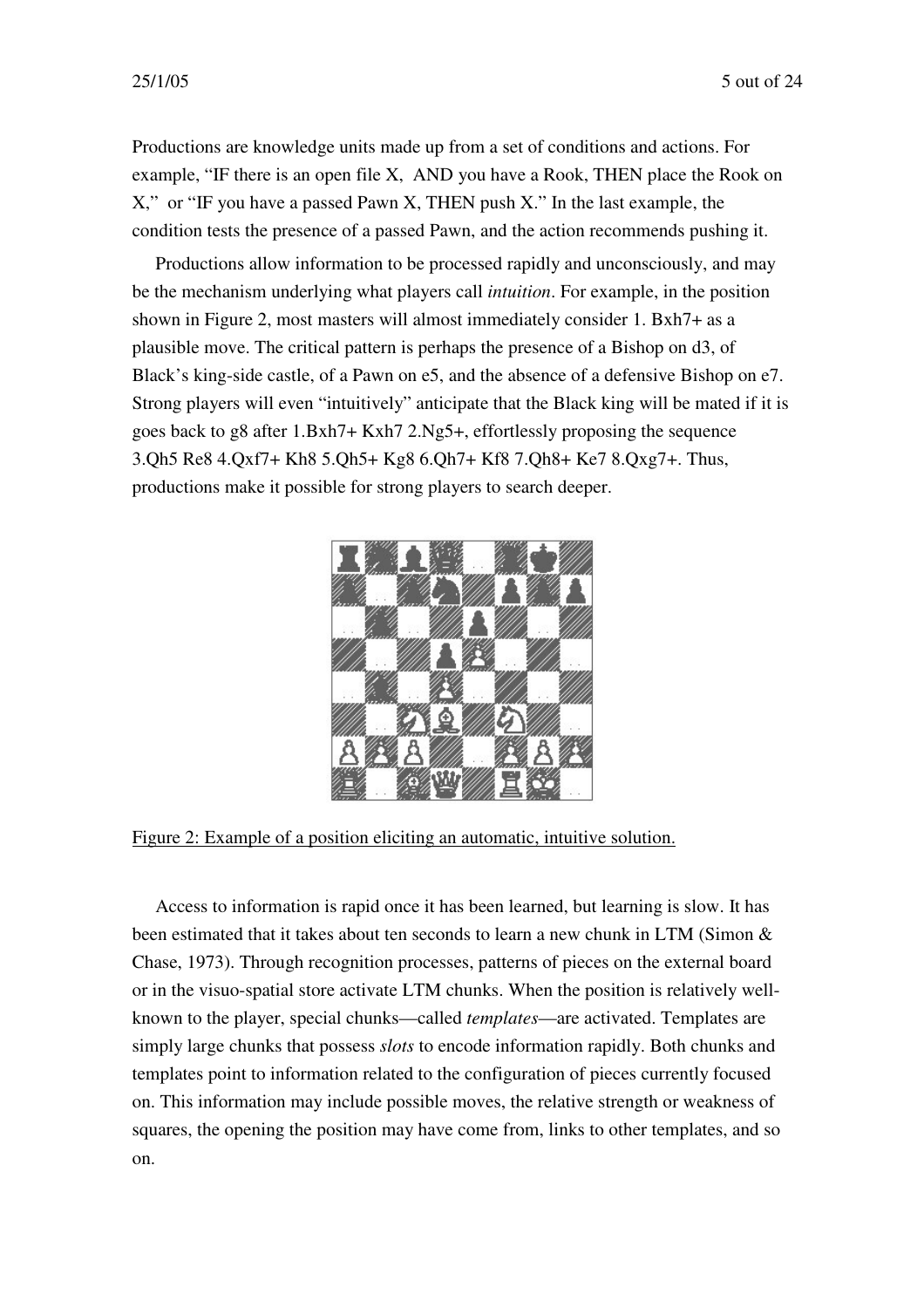Search for a good move is greatly facilitated when a template has been accessed, because useful information that cuts the amount of search down is accessible directly. This information may be available in an *explicit* form (i.e., it may be accessed consciously and communicated to other people) or in an *implicit* form (i.e., the player is unaware of what information is used, and how it is used). Search implies an interplay between information on the external board, the visuo-spatial store, information in STM, and information in LTM. Due to the limits in capacity and access time of STM, and to the risks of decay and interference in the visuo-spatial store, search is a difficult process, and prone to errors. The advantage of accessing chunks is that groups of pieces may be stored and manipulated as units. Templates offer the additional possibility of updating portions of the board rapidly, since they incorporate slots into which values of variables may be encoded easily. Accessing chunks and templates thus make search easier.

In summary, becoming a skilled player requires the acquisition of a variety of wellindexed and cross-referenced kinds of knowledge—chunks, templates, and procedures. We may infer a few general educational principles from the theory we have sketched:

- 1. Learning occurs best *from the simple to the complex*. This principle may also be described as gradually building up from the known to the unknown. It follows from the theory, because the building blocks of knowledge must be acquired first, before they can, for example, be used as variables in templates.
- 2. Learning occurs best when the *elements to be learnt are clearly identified*. This helps provide a context for indexing as well as guidance for generalization.
- 3. Learning occurs best by following an *"improving spiral,"* where the learner comes back to the same position, or material, and adds increasingly more complex new information to its knowledge-base. This process increases the chance of creating cross-referencing links.

Principles 1 and 2 have also been proposed by other leading experts in education (Anderson, 1990; Anderson, Corbett, Koedinger & Pelletier, 1995; Gagné, Briggs & Wagner, 1989; Travers, 1978). However, this view has not been unchallenged. There is currently a heated debate whether, instead of learning the material in a progressive way, learners should be immersed right away in complex problems, possibly with some help from the teacher (the so-called "situated-learning approach" and "problem-based approach," respectively). We will stick to the "traditional approach," which has received the strongest empirical support.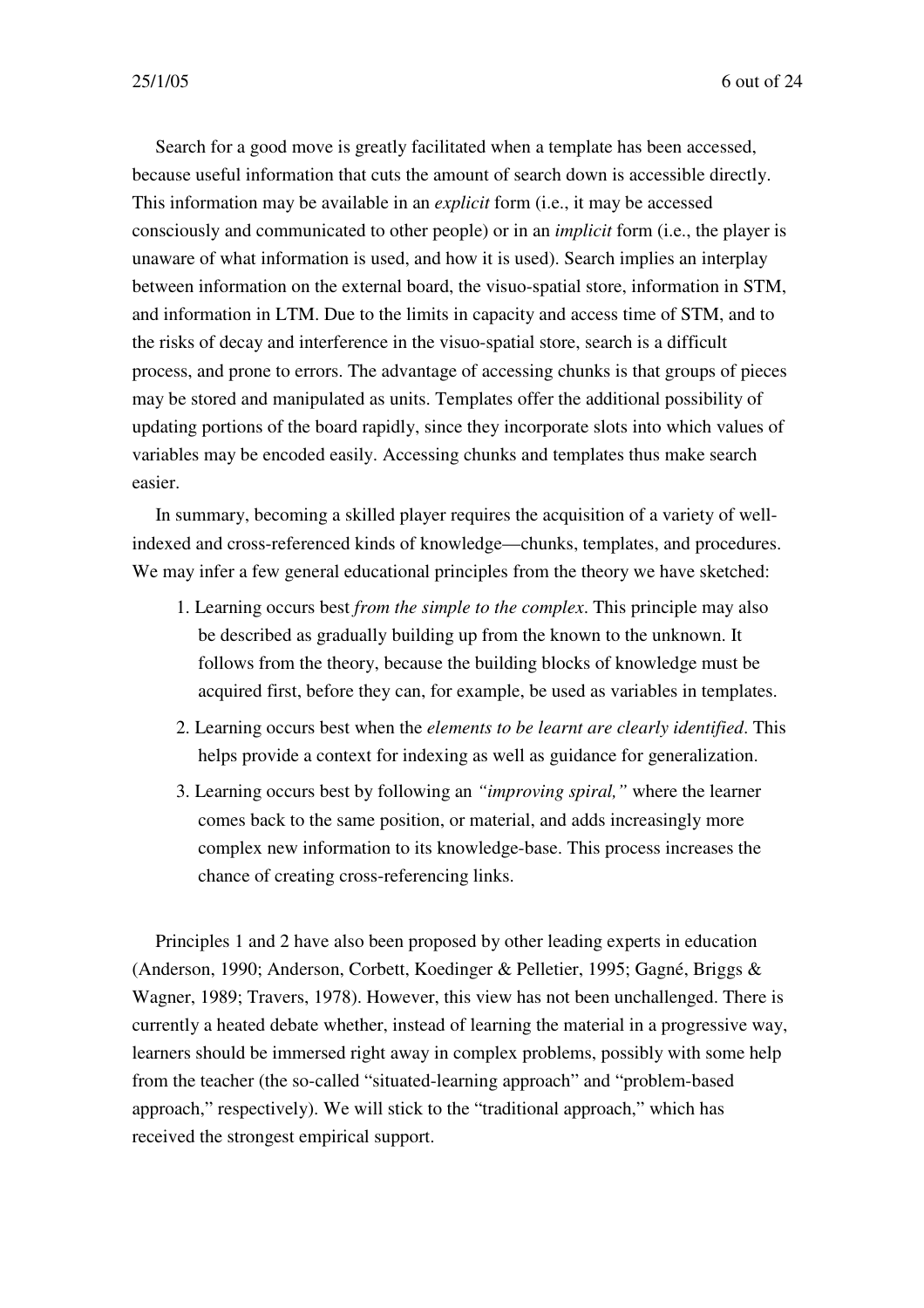We now employ the conceptual framework offered by the template theory to review various chess training techniques. In general, it is hard and even useless to train the STM and imagery components as such, and it is more useful to develop the knowledge base, because the former relate to hardware variables of the human body, probably unchangeable even with current progress in neurophysiology, while the acquisition of the latter is known to be relatively easy. As mentioned earlier, we believe that depth of search or intuition are side effects of a well constructed knowledge base.

# **3. Acquiring chess knowledge**

What is the best way to acquire what De Groot (1978) calls the "system of playing methods" that a master has at his disposal and that is presumably necessary for reaching mastership in chess? We may organize chess knowledge along three dimensions (see Table 1) which will be used to present the material of this section.



Table 1: The three dimensions along which knowledge acquisition is discussed in this chapter.

# **3.1. Type of knowledge**

We have proposed that (chess) knowledge is encoded with one of two types of data structures: *declarative*, which states relations between concepts, and *procedural*, which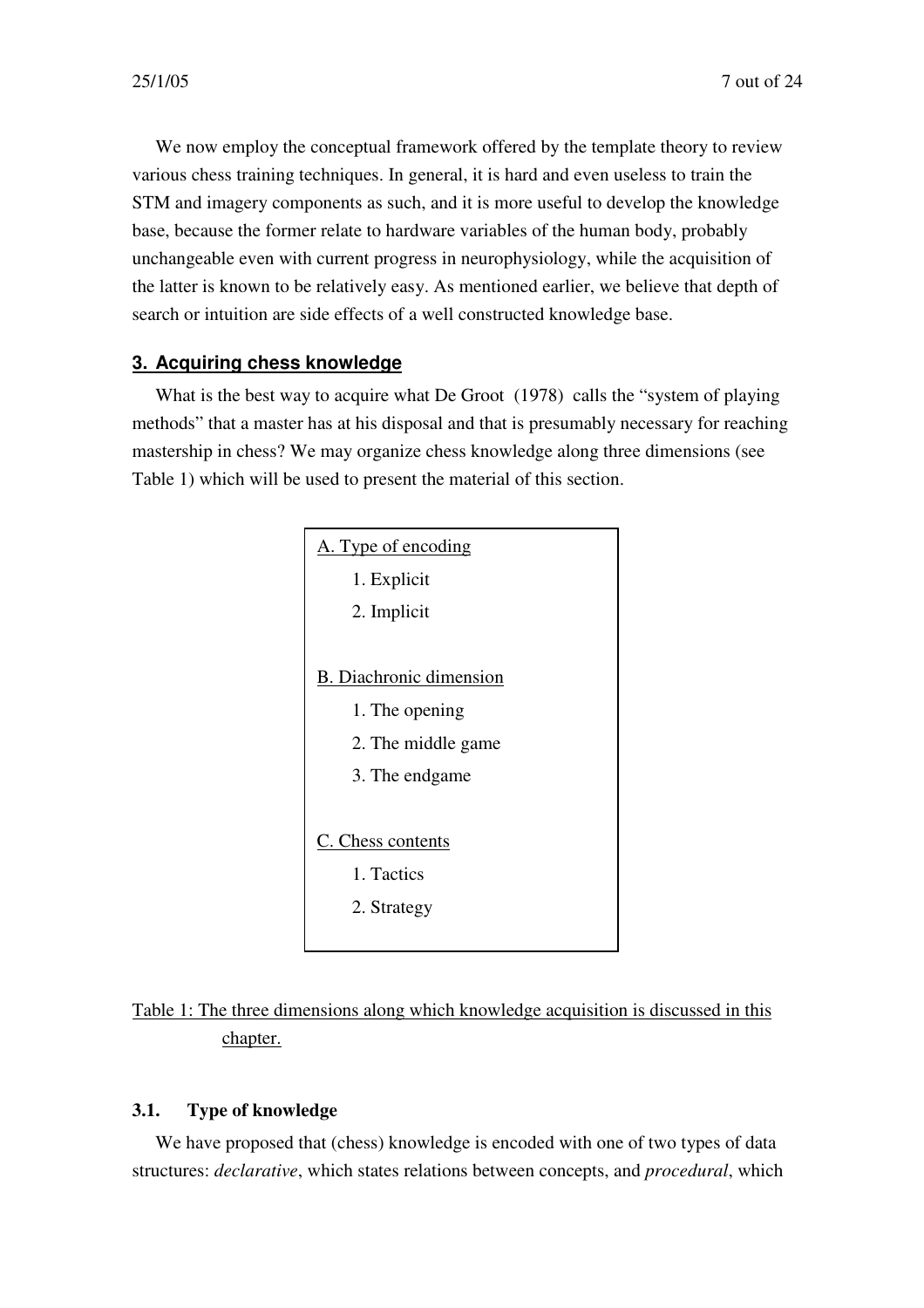encodes action(s) to carry out given a set of conditions. Typically, a subset of both types of knowledge is consciously accessible (*"explicit" knowledge*), although most is not (*"implicit" knowledge*). One could say that explicit knowledge is implicit knowledge to which special retrieval information—typically verbal information—has been attached. We now treat these two aspects of chess knowledge in turn.

# **3.1.1. Explicit knowledge**

It is clear that a huge amount of knowledge is explicit. The best examples are perhaps offered by the theory of openings, 2 by the theory of endgames, and by various types of methods to apply in particular types of positions. For example, given a Queen's Gambit Defense, exchange variation, a Master can clearly state that a worthwhile plan for White is to carry out a minority attack, with Rooks placed on b1 and c1, and that a position like the one shown in diagram 3 is advantageous for White. Rote knowledge of games or of sections of games is another type of explicit knowledge. What does the template theory have to say about learning such material? Mainly two (sad) things: learning is time consuming and forgetting will inevitably occur.



Figure 3: A typical position from the Queen's Gambit Accepted, Exchange variation. Masters know that in this type of position, Rooks are best placed on b1 and c1 (position after White's 29th move in the game Flohr - Euwe, Amsterdam, 1932).

<sup>&</sup>lt;sup>2</sup>The term "theory" is used in a peculiar way in the chess literature. It refers to a compilation and analysis of variations and positions, and not, as is the case in most sciences, as a set of principles and laws summarizing a collection of observations.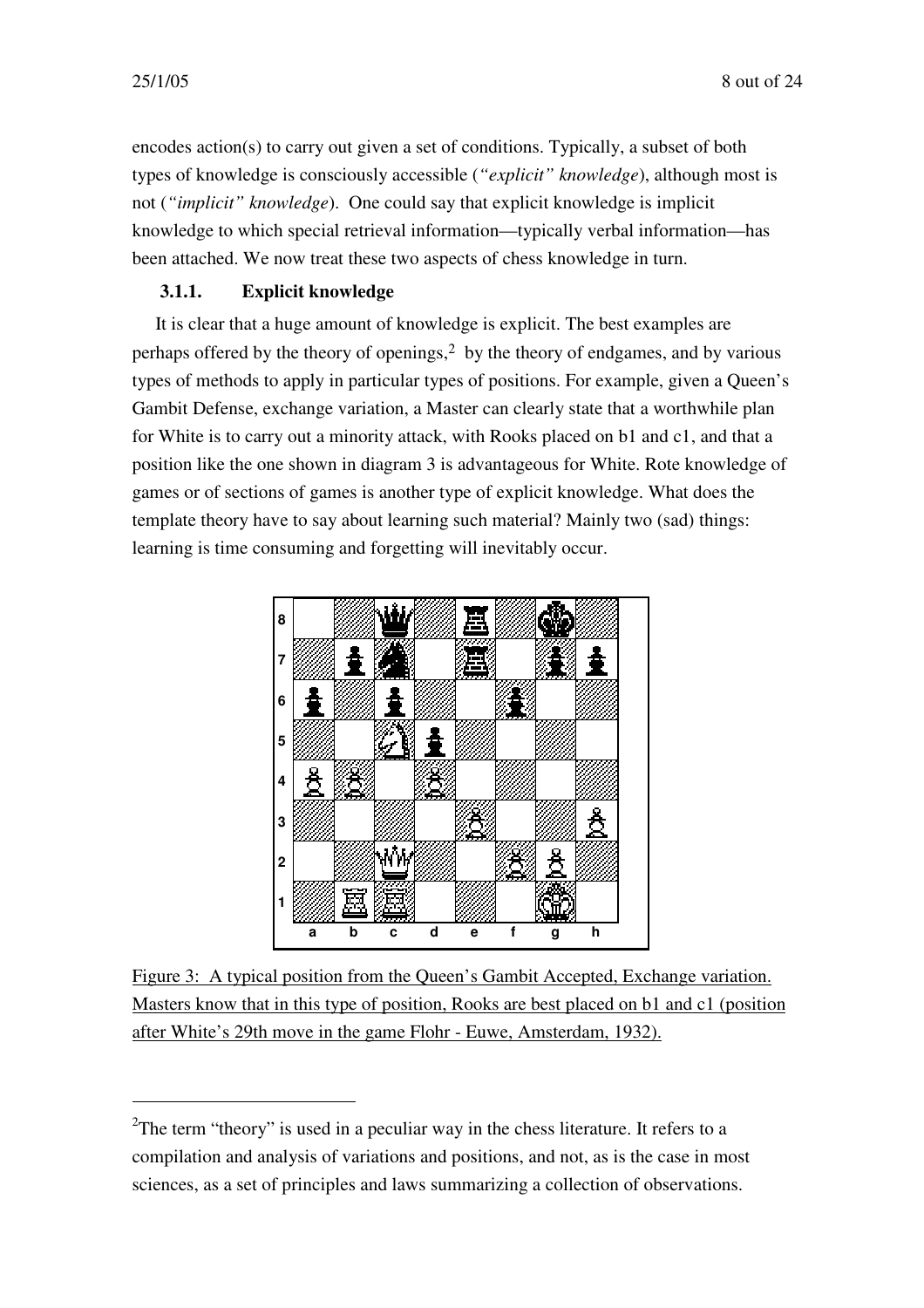Several practical recommendations may be inferred from the theory. First, one should *focus on a limited number of types of positions and openings*, and learn the various methods in these positions thoroughly. This focus is necessary due to the limited study time available and to the wealth of information to learn. As discussed below, this focus also facilitates access to the information through pattern recognition. Second, *repetition* will be necessary, both when learning opening lines and strategic ideas. It is a good idea to go over the same material several times, if possible using varying points of view. For example, when studying a game, one could first focus on the strategic aspects, then on the tactical aspects, and so on. Or when studying an opening line, one could first try to memorize and understand it using an opening textbook, then study games using this opening, then carry out one's own analysis. <sup>3</sup> This approach will offer a richly-indexed encoding of information, which helps prevent forgetting and allows easier access to memory traces.

Third, one should avoid spending too much time on *historical and anecdotal details*. Although such information may be useful in indexing knowledge, it has several disadvantages. It can become an overwhelming mass of information, dangerously attractive but not useful for competition. In addition, this information is usually not acquired and stored in an efficient way for competition. Finally, because of its intrinsic attraction, it may divert a player's attention from other, more relevant aspects. For example, knowing the opening and result of Lasker's 5th round game in the New York 1924 tournament, what White's winning percentage is with the Sveshnikov Sicilian, how to mate with two knights against a pawn, or remembering 1234 endgame studies can be fun, but take time and do not contribute to a player's competitive strength.

Fourth, one word about studying classics. This clearly has advantages, as is often stressed in the literature. For example, ideas are easier to understand in these games than in contemporary games, because the quality of defense was lower and games were more centered around a single theme than is the case nowadays. Classical games were also less obscured by many subtleties in the opening. However, there is the danger that, in addition to overloading LTM with anecdotal material, studying classics leads to the creation of schemata that will not be useful in practice, because the type of positions

 $3$  Carrying out one's own analysis should not be done at the beginning, because it inefficient–not all key concepts are available–and will most likely only duplicate established analysis.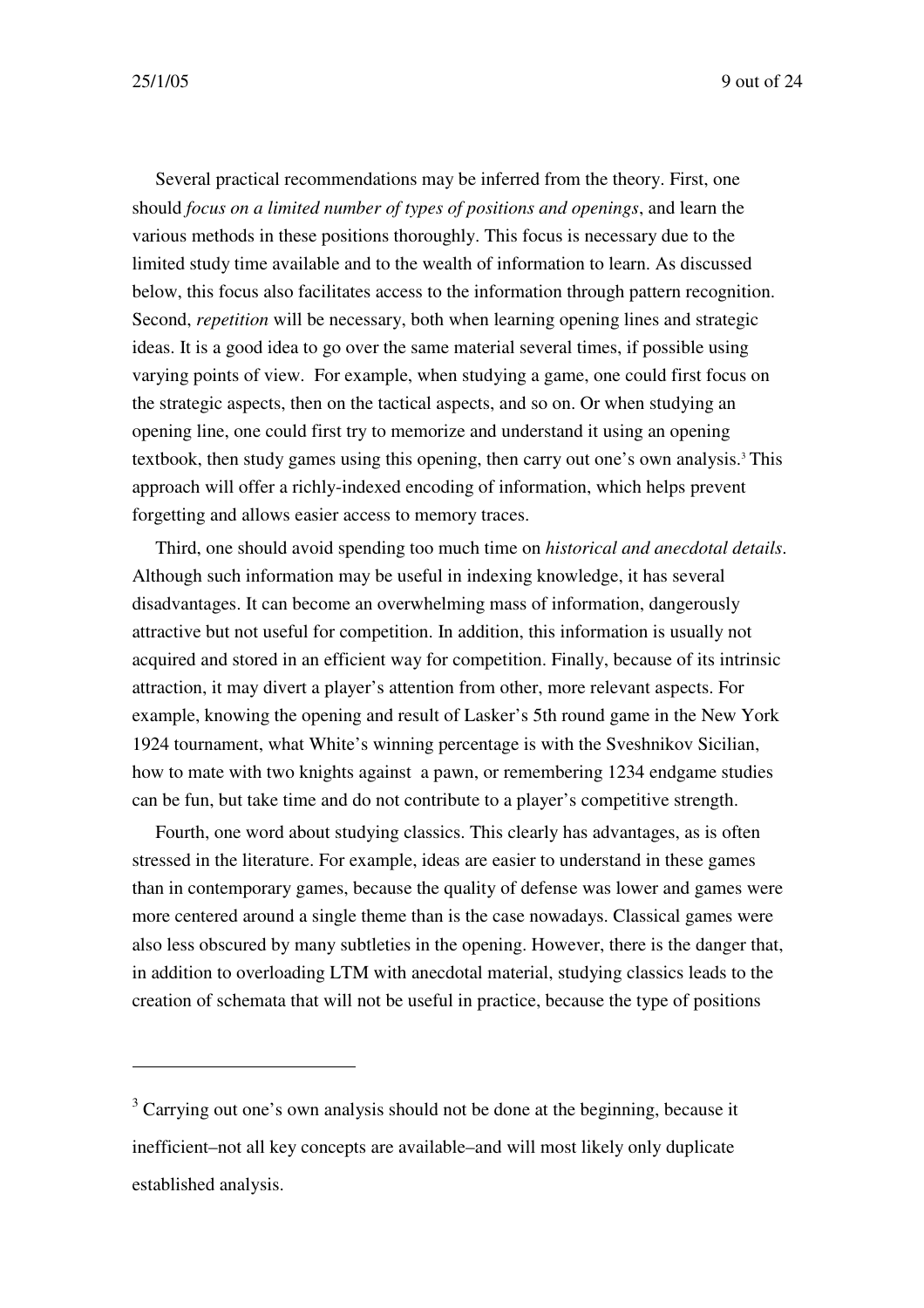met in these games is unlikely to be seen again. This disadvantage is not fatal, however, and may be avoided by studying a judicious mixture of classical and modern games.

### **3.1.2. Implicit knowledge**

While it is easy to describe the type of explicit knowledge that a strong player should possess, it is harder to describe what type of implicit knowledge should be acquired. According to the template theory, there are three different types of knowledge, which are all accessed through recognition processes: chunks and templates, schemata, and productions. Testing for the presence of implicit information is not easy, because players are themselves unaware of the details of its encoding.

As with explicit knowledge, the template theory suggests that it is better to learn a few opening variations in detail —though sufficiently broadly to cover all possible openings by the opponent—than to cover too many opening variations. Studying fewer openings enhances the likelihood that chunks and templates learned during training will occur in tournament games. As discussed below, recognizing plausible moves early on cuts down the search space. In addition, efficient productions will be encoded with specific conditions (productions with non-specific conditions are slow to apply because time is needed to instantiate them), and these conditions are likely to be related to features of the opening.

The question now arises: How to optimize learning so that key aspects of the position are recognized rapidly, and so that methods are applied efficiently? We believe that the best way to achieve this is by using computer technology to display positions and games, or, even better, to teach concepts: obviously, this technology cuts down the time spent in searching games and variants, and in moving pieces on the board, but it also permits one to analyze variations and sub-variations easily, which would only be visualized in the mind's eye in traditional teaching. Disadvantages of visualization in the mind's eye are that it is slower and more prone to errors than direct perception from external displays, and therefore it offers a less efficient encoding in LTM. We will come back to the question of computer instruction at the end of this chapter.

#### **3.2. Diachronic dimension**

# **3.2.1. The opening**

Chess players' natural pragmatism has led most of them to appreciate the importance of studying openings. It is unclear, however, if they do it in an efficient way. For the opening phase, we give the following recommendations, which are quite consistent with our discussion of explicit and implicit knowledge.

First, one should be *selective*, and focus on a small repertoire of openings, which may be expanded later. Most books devoted to training agree on this point (for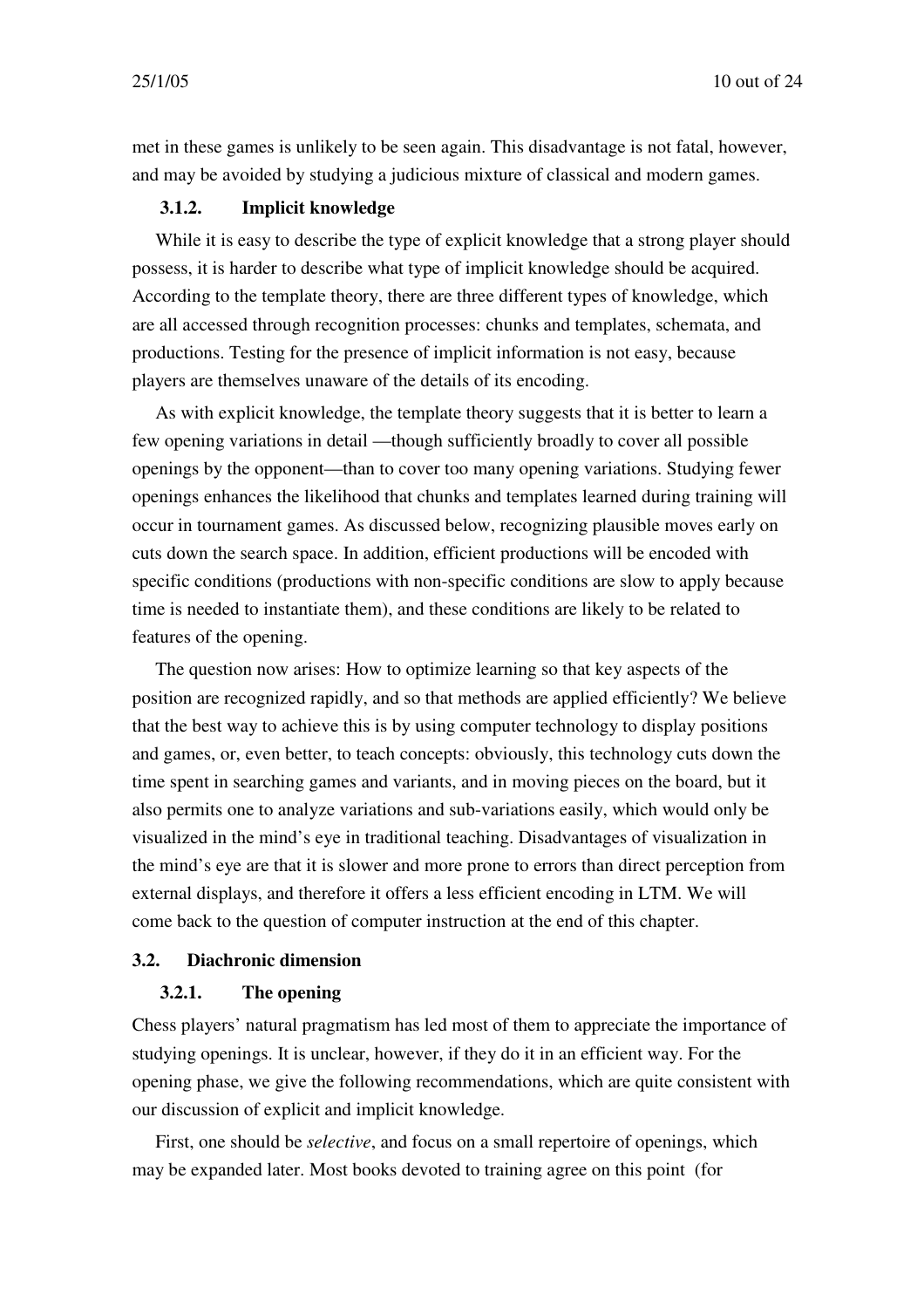example, see Bönsch, 1987; Kotov, 1971). This selectivity is of course made necessary to some degree by the wealth of information offered by chess theory. But within a restricted repertoire, the required repetition and the predictive value of generalizations is likely to lead to rules more usefully applicable to later games than the less specific and less predictive knowledge derived from multi-opening systems. 4

Second, one should find a *balance between rote learning and understanding*. On the one hand, there is no doubt that a huge amount of rote learning has to take place—chess is a domain too chaotic for everything to be derived from general principles, and also complex enough that theoretical variations cannot be calculated in real time without the risk of making serious errors, errors that have been eradicated during the slow evolutionary process of opening practice. On the other hand, new positions will be met, where rote knowledge cannot be applied. Therefore some general principles and rules of thumb had better be learnt, as well as the key ideas and themes in a given opening.

Third, openings should be *studied from different points of view*. For example, one should strive to link the knowledge of openings to typical middle-game positions and endgame positions, or, even better, to entire games. Doing so will speed up the creation of templates, which in turn will facilitate search and position evaluation. In addition, as seen before, this cross-referencing strengthens the memory traces of the material to learn.

Fourth, one should keep information about openings in a *central filing system*. Earlier, this role was played by the opening notebooks or card-indices that were maintained by several GMs and IMs. Nowadays, this data maintenance task is vastly facilitated by computer databases. Such repositories are important for several reasons. They allow reviewing the variations over time (memory is fallible!). They also facilitate the update of one's repertoire with new games and innovations. And of course, it is also easier to carry a laptop or a notebook than a library of dozens of volumes!

Finally, we should mention a useful technique, which we may call the *"decomposition method."* It consists in studying and playing basic endgames that may

<sup>&</sup>lt;sup>4</sup> Some players specialize in gambit openings, and sometimes do quite well even against nominally stronger players—an illustration of the power of specialization! There is however the danger that this approach leads to a rather limited game, which may hamper progression. We suggest that one cycle of the spiral should take the player into less tactical positions.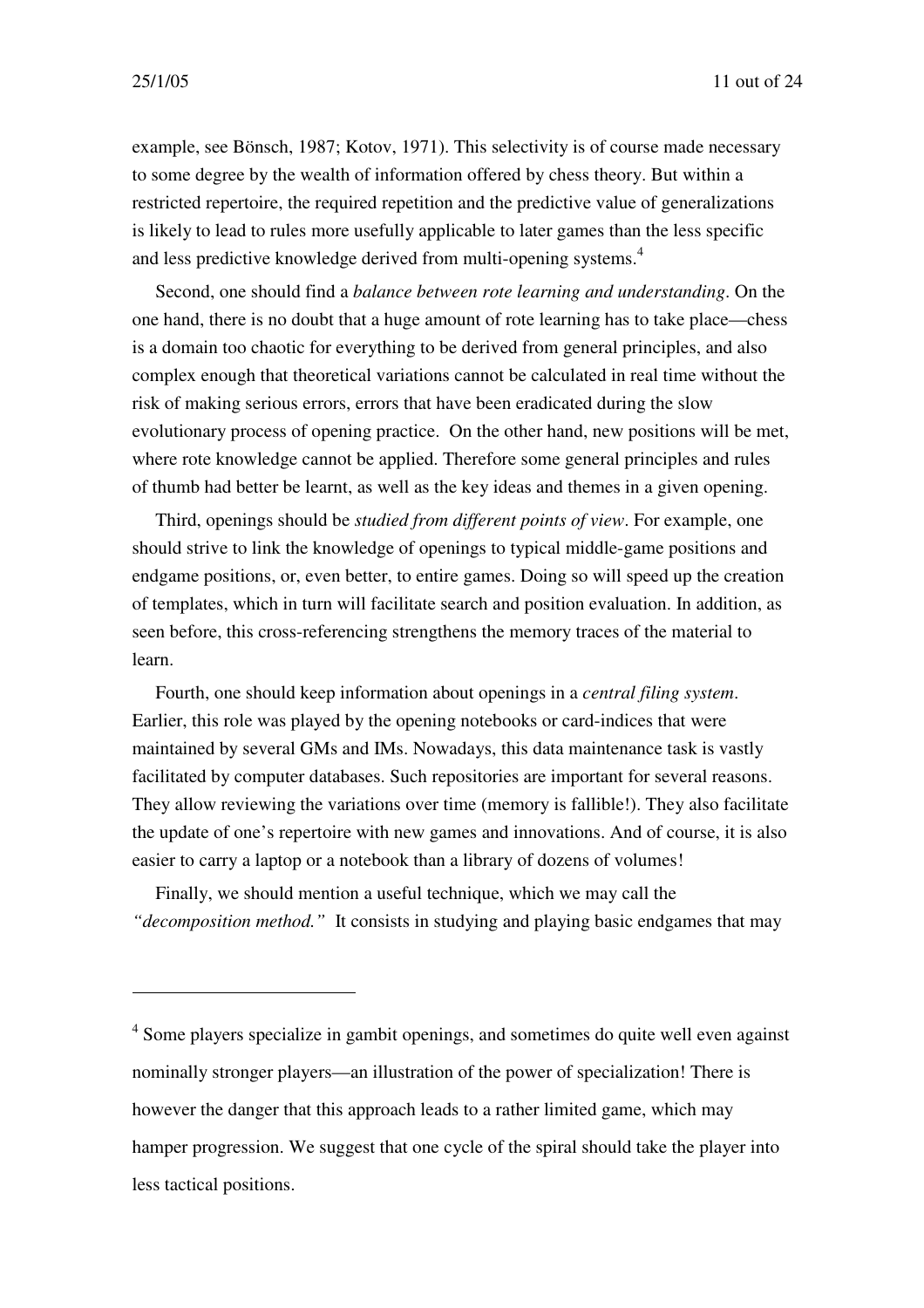occur from an opening position, by removing all pieces but kings and pawns from the position, and then gradually adding pieces of various sorts or varying aspects of the pawn structure (see Figure 4). This allows one to develop proficiency in endgames that may occur from one's opening repertoire. Note that keeping the pawns makes more sense than keeping other aspects in the position, as the pawn structure is less likely to change, and the position, or a similar one is hence more likely to actually occur in a game with the opening line under study.





Figure 4: Example of the decomposition method, taken from the Benoni Defense. Would you rather play White or Black in this endgame?

# **3.2.2. The middlegame**

Since most of what we have to say about the middlegame will be dealt with in the section on "chess contents," a few comments will suffice here. In the middlegame, perhaps more than in the study of openings, we can see the tension between learning specific facts and learning general principles. While our advice of specialization applies in this case as well, it would be quite unrealistic to expect all middlegame positions to fit known schemata. In particular, as there are a much larger number of positions, rote learning will be much less useful here than for opening positions.

Rather than by opening, the chess literature generally groups sets of positions around salient features of the position or the strategy employed. Books are available (e.g., Pachman, 1972) that treat certain middlegame themes in turn (such as the minority attack we mentioned before, or certain types of king side attacks, or various types of isolated queen-pawn positions, etc). Similarly, current database software allows relatively easy retrieval of games with such features. During training, the student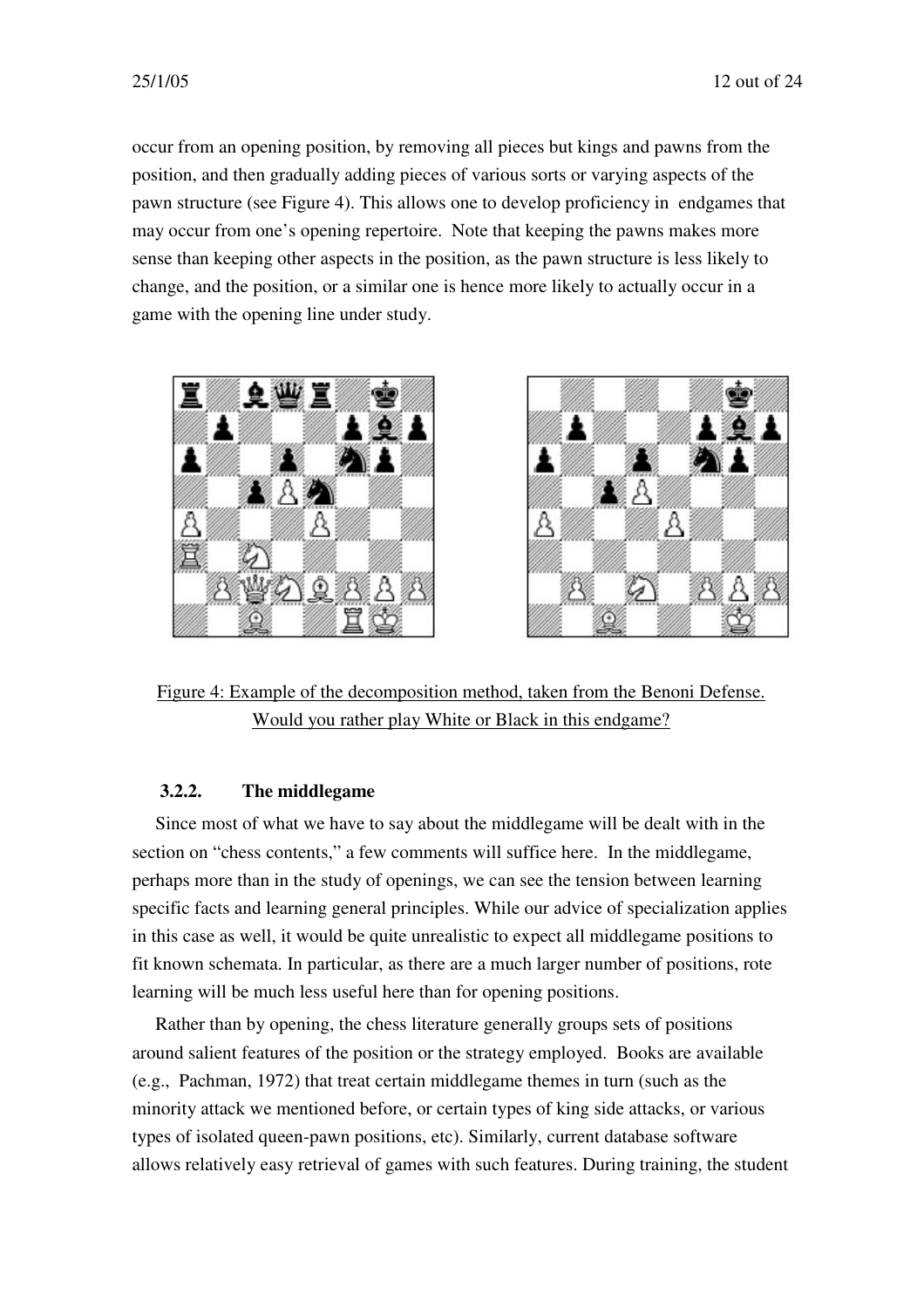may thus use these tools as a way to learn about the strategic and tactical features of the position likely to be met. Again, to make an effective selection of plans, themes, and positions for study, it is best to use typical positions stemming from one's chosen opening repertoire as starting points. Each theme can be looked at from different angles, studied as it occurs in actual games, possible resulting endgame situations, etc. Rote learning of a theme as exemplified in an actual game may help with indexing for further information retrieval.

Some players keep a catalog of certain middlegame positions that were important to them. They may serve as a comparison for positions encountered/studied later with certain common characteristics (chunks, templates). Sometimes, it is useful to study positions around the appropriate action rather than the conditions. Certain middlegame books bring positions together in which, for example, certain typical sacrificial attacks are applicable (e.g., the aforementioned bishop sacrifice on h7 or f7, or a rook sacrifice on g7, etc.).

#### **3.2.3. The endgame**

Several authors (Capablanca, 1963; Chéron, 1942) have stressed the necessity of studying endgames from an early point, because this allows the student to go from simple to more complicated concepts. There is no doubt that endgames are important, and that a good knowledge of them may be capitalized on to yield extra points in competitive games. As with openings, the lore of endgames is huge, and it is important not to waste time on irrelevant details. We propose three lines of study.

First, it is perhaps here that the concept of an "improving spiral" can be best applied. The student should start by acquiring basic knowledge in all domains of endgames (Pawn, Rook, etc.). Special emphasis should be given to Pawn and Rook endgames, as they are more likely to occur. It is important to pay attention to *typical positions*, and avoid all arcane knowledge, however exciting it may be. In further cycles, attention should be directed to slightly more complex endgames, with a constant check that knowledge acquired in previous cycles is still there. Only in later cycles of the spiral can you start spending time on more exotic endgames. We recommend books like Awerbach (1981a; 1981b) or Pachman (1977) which contain the necessary theoretical knowledge with enough practical slant. Coaches come in particularly handy with the study of endgames, as they can present material in the optimal order of difficulty.

Second, one should study well-commented endgames played by strong players (e.g., Euwe, 1962; Mednis, 1979; Schereschewski, 1994). This gives a practical gloss that theoretical books are lacking.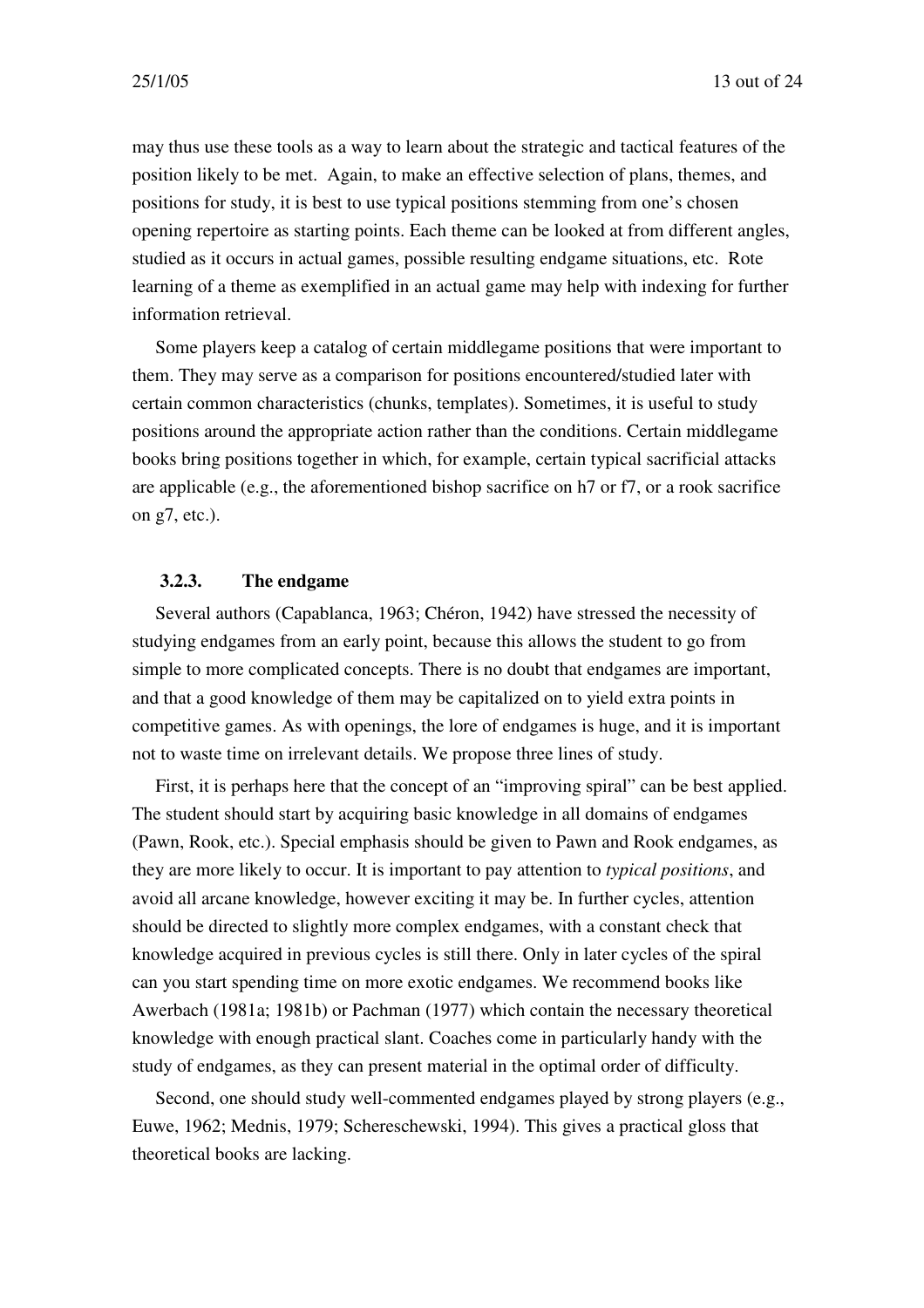Third, one should study typical endgames resulting from the openings belonging to one's repertoire. In this respect, the "method of decomposition," mentioned above, is an excellent way to familiarize oneself with potential endgames.

#### **3.3. Chess content**

Traditionally, chess literature categorizes knowledge into two broad classes: tactical and strategic. From the point of view of our theory, both types of knowledge require the acquisition of chunks (the key features of a position indicating a combination or a strategic theme), templates/schemata (with them, positions are easier to search, and they give access to knowledge useful for this class of positions), and productions (they speed up thinking).

#### **3.3.1. Tactics**

Again, most chess trainers and teachers agree that practice and repetition are essential (e.g., Bönsch, 1987; Kotov, 1971). Traditional "quiz" books are quite useful, although we expect computer technology to greatly improve this part of chess teaching (see below). It is probably best to start with positions ordered by themes, then to move to positions randomly ordered (as is fairly usual among the quiz books). Again, typical combinations and themes should be studied when studying an opening. Finally, playing a computer opponent is a good way to improve one's tactical skills, particularly for players who are prone to errors with shallow combinations.

There are quite a few misconceptions about how to improve tactical skills, and three of them recur in the literature often enough to warrant our comments at this point: (1) visit each variant only once when thinking ahead; (2) practice with blindfold chess; (3) practice with artistic chess problems. (We hope the reader will forgive us for anticipating themes we deal with in more detail later).

(1) Kotov (1971; 1983) proposed that players should strive at calculating a branch of the search tree only once. We believe that this advice is likely to lead to disaster in competition games. As a matter of fact, empirical evidence shows that even top-level players often re-investigate the same variation (De Groot, 1978). We have more confidence in the technique of progressively diminishing the thinking time in practice games, also proposed by Kotov.

(2) We believe that playing blindfold chess is at best useless, and at worst harmful to one's development. The ability of playing blindfold comes more as a side effect of having acquired a well organized and easily accessible knowledge base (Ericsson & Staszewski, 1989; Saariluoma, 1995). Practicing blindfold as such may be harmful when it interferes with other types of training.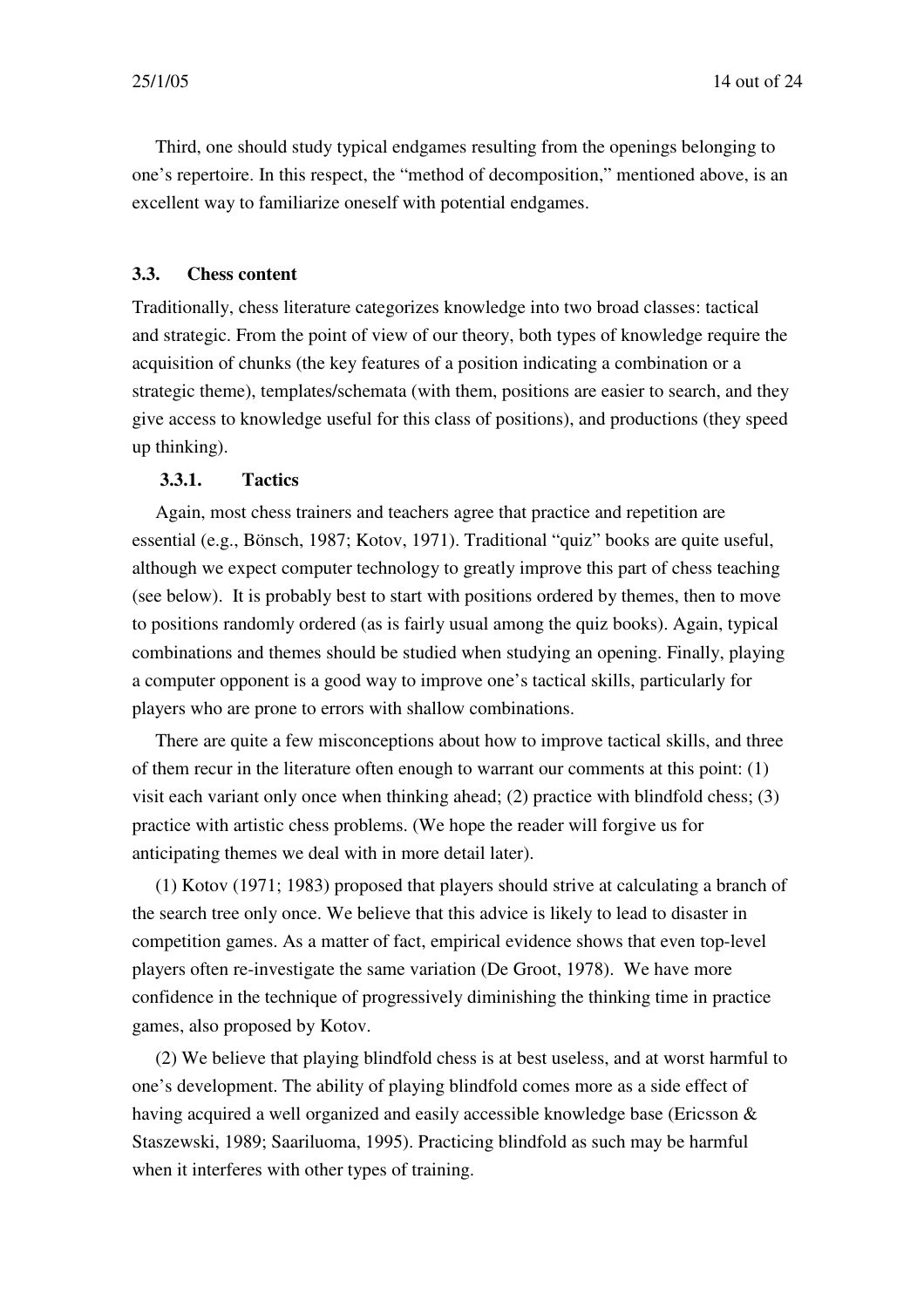(3) Finally, training with artistic chess problems, proposed among others by Chéron (1942), is probably useless for chess competition. Gruber and Strube (1989) have shown that there is little transfer between these two variants of chess. According to the theory espoused here, practicing with chess problems will develop chunks of knowledge that are unlikely to be of use in competition games, because the conditions of their application are not met in these games. We have a somewhat better opinion of training with endgame studies (e.g., Dvoretzky, 1991), as long as the positions are not too far removed from practical play. Studying endgame studies with few pieces is probably excellent practice and may help develop imaginative and original ideas, but should come only when the basics on practical endgames have been covered (cf. discussion on endgames).

#### **3.3.2. Strategy**

Perusal of various textbooks on strategy has convinced us that the number of elements typically taught is rather limited, typically along three axes. There is first an abstract axis, including the notions of time, space and material; there is then a concrete axis, which relates to the activity of pieces and includes notions such as open lines, strong posts, co-ordination of pieces; the last axis deals with the static and dynamic characteristics of pawn structure. Studying a few textbooks on chess strategy is certainly useful, but the benefits from additional material decrease rapidly. We recommend two or three classics (e.g., Euwe, 1972; Kmoch, 1980; Nimzowitsch, 1977), with the addition of a more recent textbook. Again, we believe that most of the strategic education can be gained by building one's own opening repertoire. In fact, quite a few opening books have taken this approach and attempt to illuminate the positional aspects arising from the opening under consideration. For example: Nunn's book on the Benoni (1982), Watson's book on the Tchigorin Defence (Watson, 1981), or, at a more popular level, Levy and O'Connel's book on the Sicilian Defence (1983).

In addition to studying textbooks, it is of course essential to learn and understand themes that are likely to occur in one's games. Here again, study of positions related to one's opening repertoire and repetition are key to progress.

#### **4. Practical methods for acquiring and consolidating chess knowledge**

We may divide practical methods into two broad categories: analytic methods and practice games. Under the first heading, we include activities such as analysis of openings, analysis of games (including one's own games), the decomposition method, and the technique of guessing the next move of a published game. The second heading addresses activities such as speed chess, games against computer, correspondence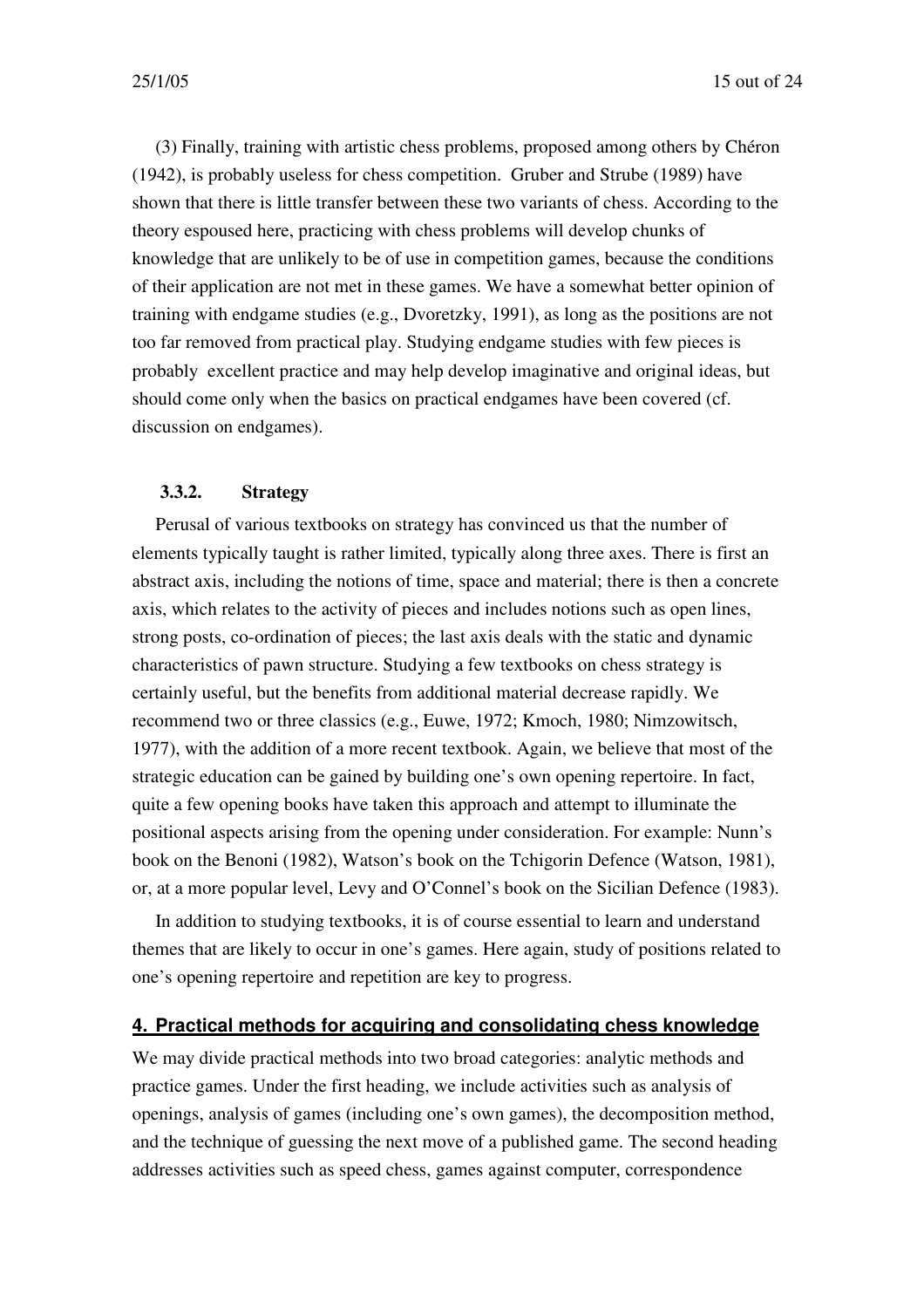games, and training games. There is some overlap between the two categories: for example, the decomposition method can be coupled with speed chess or games against computer. As we have illustrated several of these methods in the preceding section, there is no need to repeat them here. However, a warning may be in order: teaching is a poor method of improving one's skill, because it directs attention to the wrong kind of material, from the point of view of a player aiming at improving his strength. In particular, teaching beginners and weak players can be particularly detrimental.

#### **5. Methods not based on knowledge acquisition**

We have hitherto described improvement techniques based on optimizing knowledge acquisition. Techniques focusing on other aspects of chess cognition have been proposed as well. We now review methods aimed at improving visual representation, short-term memory, and the ability to search ahead.

#### **5.1. Practicing visual representation**

Some authors have recommended practicing visual representation as a way to improve one's chess skills. However, while chess is obviously a visual and spatial game, there is no firm empirical data demonstrating the necessity of having strong general visual or spatial abilities in order to be a master. Indeed, available data suggest that general visuo-spatial abilities do not correlate with skill, and that these abilities are not more developed in chessplayers than in non-chessplayers (Waters, Gobet, & Leyden, in press). Given this lack of evidence, we do not encourage players to train this ability as such.

#### **5.2. Practicing short-term memory**

Again, there is no evidence showing that strong chess players have a superior STM capacity with material different from chess. Their superiority with chess material seems to be a side effect of the accumulation of large chunks. Therefore, there seems to be no need to train short-term memory in isolation.

### **5.3. Practicing the ability to look far ahead**

This is one of the most contentious points of chess psychology and of chess training. According to our theory, the ability to look ahead is made possible by the co-ordination of LTM knowledge, STM, and visual imagery. The question for chess training is: which of these components to train, and how? In general, the theory indicates that good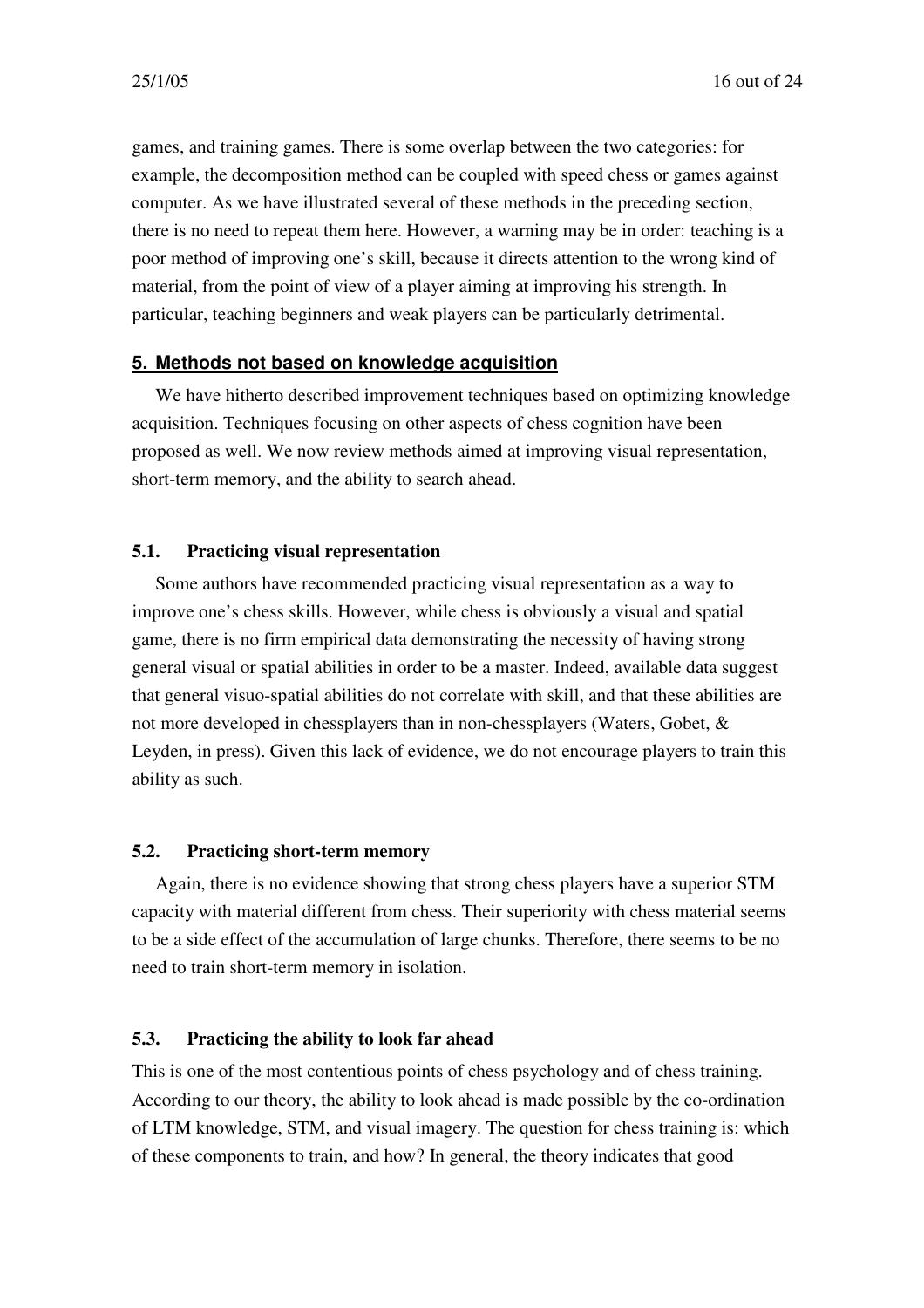understanding of a position through pattern recognition should cut down the need for looking ahead.



Figure 5: Illustration of various types of search. Humans typically use search depicted as III. Numbers indicate the sequence with which positions (indicated by letters) are visited.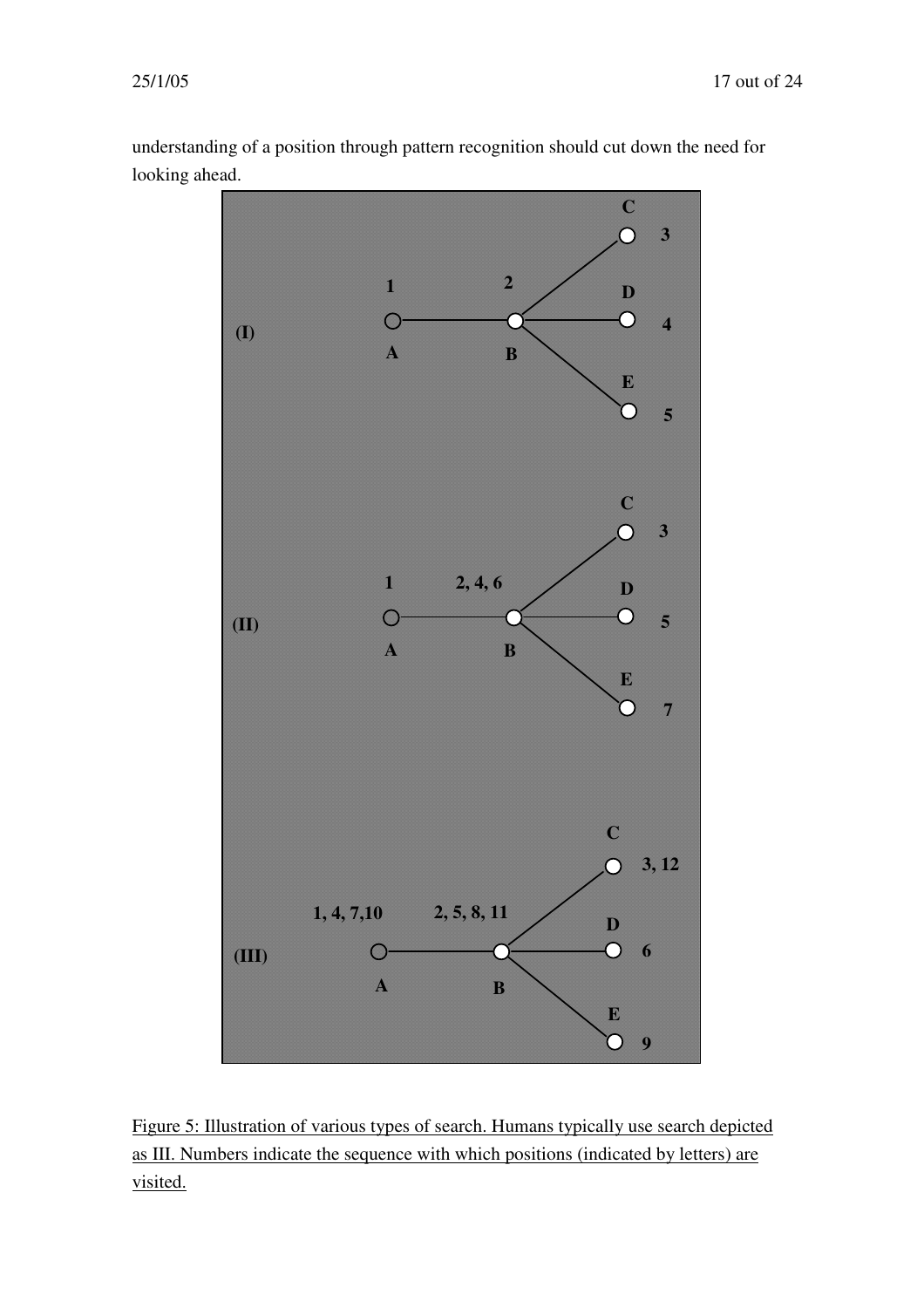25/1/05 18 out of 24

Empirical research has shown that players tend to visit the same nodes several times (De Groot, 1978). For example, consider Figure 5, which depicts a search tree. The most economical way to search would be to visit every node only once (panel I). When considering position B, a player would then store the positions obtained after every move, and then analyze them in order. This would in general require a very large memory capacity, far beyond that of humans. Another approach is to come back to position B after having considered a terminal position, as shown in panel II. In this case, only one position (position B) has to be stored in memory, as opposed to the three positions of the first approach. What De Groot found in his classical study is that all players—including world-class grandmasters—tend to use a third approach. After having visited a terminal node, they come back to the root position (the position in plain view on the external board), and then play again the moves in their mind to reach another terminal position, possibly revisiting some nodes. This is shown in panel III. While this approach has the disadvantage of visiting more nodes than the previous approaches, it has the clear advantage of not overtaxing STM, and of reducing the risk of blundering or playing illegal moves due to errors in remembering the location of certain pieces (this is not a real danger in our example with a depth of only three halfmoves, but is a real concern with larger depths). In addition, it allows the player to propagate the information gathered at a given node to other nodes. De Groot (1978; see also De Groot & Gobet, 1996) calls this search behavior "progressive deepening."

It is worth pointing out that, even for improving depth of search, it is more efficient to improve one's knowledge base than one's ability to look-ahead. Assume that there are, on average, 35 legal moves in a position, each generating a new position or a new node in the search tree (cf. De Groot, 1978). Without knowledge, it is hard to decide among the possible choices. Assume also that a large amount of knowledge, encoded as chunks and templates, reduces this choice to 4 plausible moves, on average. Assume finally that a "fast searcher" looks at 20 positions per minute (i.e., 3 seconds per position), an "average searcher" looks at 6 positions per minute (i.e., 10 seconds per position), and a "slow searcher" looks at 2 positions per minute (i.e., 30 seconds per position). 5 Table 2 gives the average depth of search for various levels of search ability and knowledge, as defined above (a thinking time of 10 minutes is assumed).

 $<sup>5</sup>$  De Groot's (1946/1978) data, as well as more recent data, indicate that players,</sup> including Masters and Grandmasters search about four or five moves in a minute, on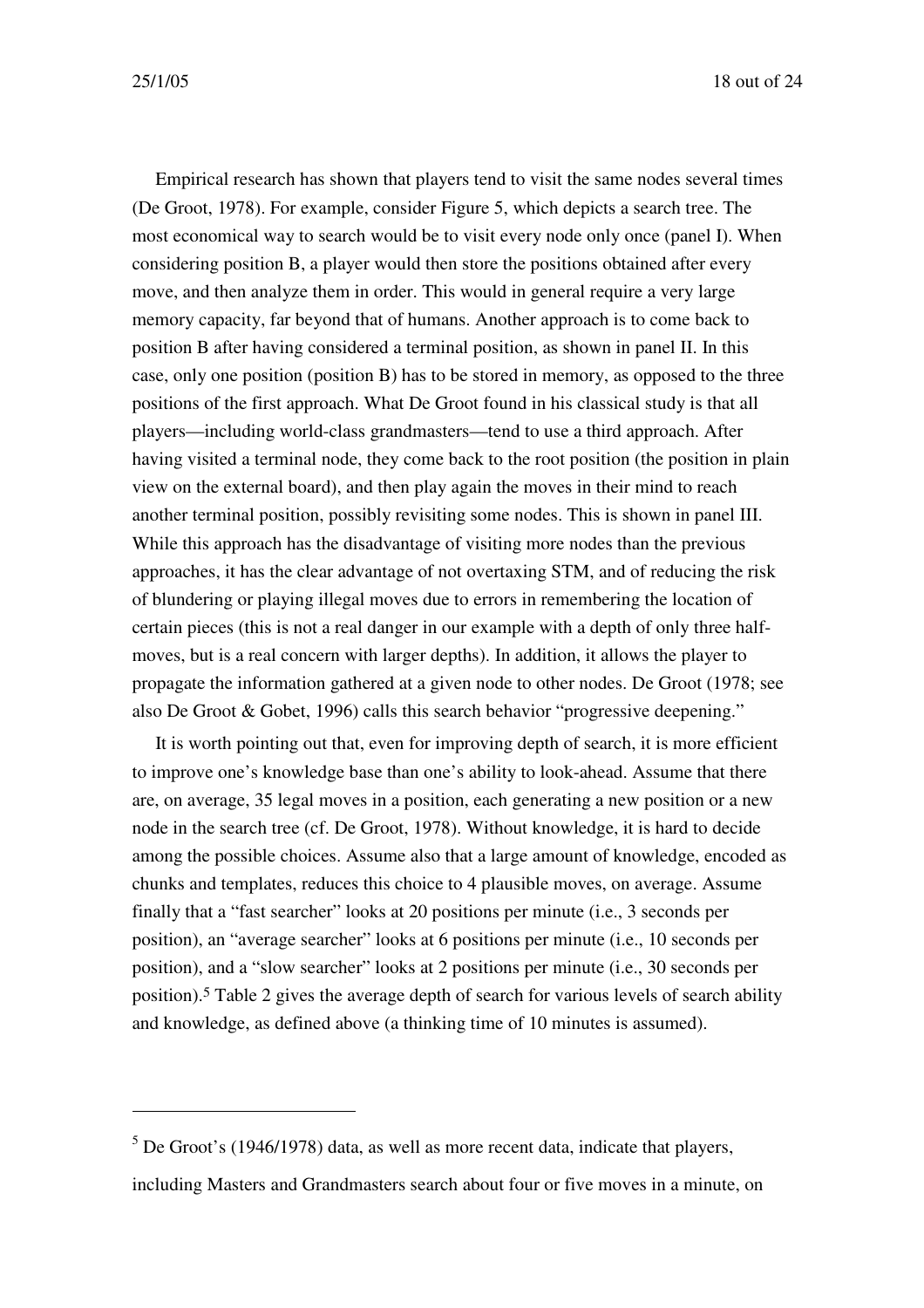| <b>Search speed</b> |                |                | Knowledge                  |                       |
|---------------------|----------------|----------------|----------------------------|-----------------------|
|                     | Search rate    | Nodes searched | Low                        | High                  |
|                     | (Nodes/minute) | in 10 minutes  | Branching $= 35$ moves     | Branching $=$ 4 moves |
|                     |                |                | Mean depth (in half-moves) |                       |
| Slow                |                | 20             | 0.8                        | 2.2                   |
| Average             | h              | 60             | 1.2                        | 3.0                   |
| Fast                | 20             | 200            | 1.5                        | 3.8                   |

Table 2: Mean depth of search for an ideal player with or without knowledge, and with low, average, or high search abilities. Estimates are based on a thinking time of 10 minutes.

Assuming a search with constant depth, we find that weak players (slow search speed and low knowledge) increase their depth of search more by increasing their knowledge than their search ability. Players with low search speed but with high knowledge (that is, high selectivity) actually search deeper than players with high search speed but with low knowledge. Although the assumption of constant depth of search is not quite plausible, this demonstration makes our point clear: selective search due to knowledge is more useful than sheer search speed. In addition, searching without knowledge has a high likelihood of missing a good opportunity (something well known by chess program designers), because even fast searchers can cover only a very small portion of the search space.

Thus, training depth of search *per se* is unlikely to yield good results. Rather, depth of search should be seen as a consequence of acquiring a large knowledge base, which, through chunking of moves and creation of templates, leads to a more selective and efficient search.

Then, what to do with Kotov's (1971, 1983) famous advice of visiting each branch of the search tree only once? Certainly, Kotov has good intentions: put some order and organization into chess players' thoughts, which are often muddled indeed. Note that Kotov's techniques are not so much aimed at improving depth of search than at avoiding wasting time in analyzing a position.

average. All these experiments used verbal protocols, which may lead to an underestimation of the number of moves searched.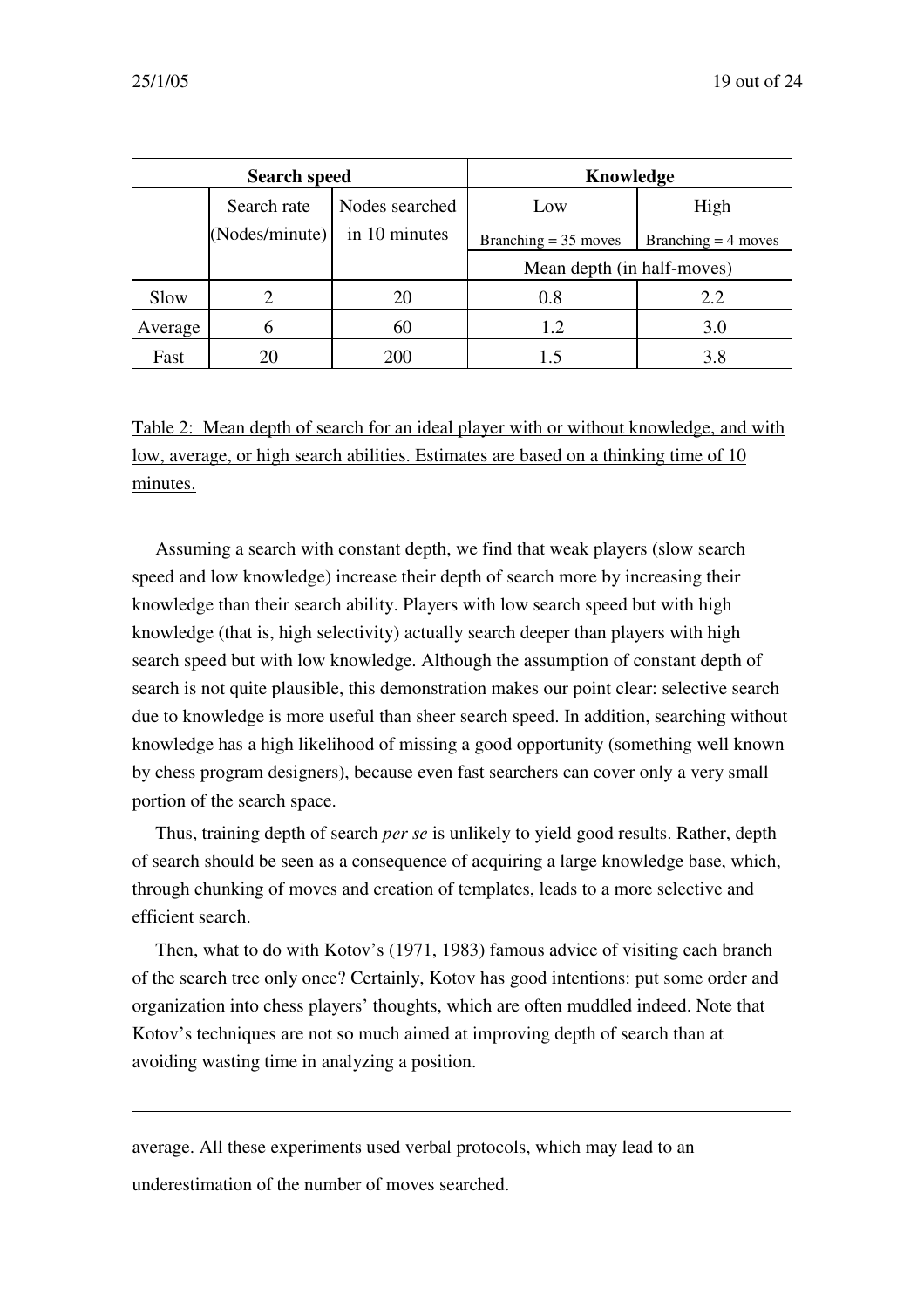It is unclear what Kotov exactly means when he says (Kotov, 1971, p. 28— in bold in the text): "In analyzing complicated variations one must examine each branch of the tree once and once only." Is it valid only for terminal branches, or also for the intermediate branches between the initial position and the terminal branches? Take for example the case of a choice intervening after, say, 4 forced moves. Should the players never replay in their mind these first "introductory" moves? In addition, Kotov's advice of visiting each branch of the search tree only once is probably bad. As mentioned earlier, empirical evidence shows that even top-level players do visit the same branch several times, what De Groot calls "progressive deepening."

The fact remains that some players complain of searching in a disorganized way and of a lack of decision. But another technique proposed by Kotov (reducing the thinking time in training sessions), seems more appropriate to us: while inducing players to use their time gradually in a more structured and effective way, it will still leave time for those aspects of iterative deepening that are necessary for good decision making. When pushed to the extreme, this technique also provides a useful exercise for practicing play in time trouble.

#### **6. Media of instructional materials**

According to the chunking/template theory, the order of presentation of the material, as well as the way it is segmented, are crucial for effective training. Typically, it is unwise for a student to carry these tasks by himself: it is hard to do it efficiently, and it is time consuming. Therefore, it is important to have a good trainer, good computer software, or a good book, in order to have the instructional materials chopped into optimal chunks. Obviously, a trainer is more flexible than a book or than the computer programs currently available.

#### **6.1. Role of coaches**

A coach's contribution may be divided into two main aspects: a technical contribution, and a personal contribution. The technical contribution includes preparation of study materials and study programs, identification of the trainee's weaknesses and preparation of a program to fix them, feedback on games and results, and advice on how to play against the trainee's opponents, including preparation of specific variations. The personal contribution includes management of the trainee's motivation, and optimization of study time by reducing the time spent in administrative chores (e.g., looking for games belonging to the repertoire, subscription to tournaments, or decision about which competition to attend). Although the necessity of having a coach is sometimes debated (e.g., Charness, Krampe, & Mayr, 1996), we believe that it is a key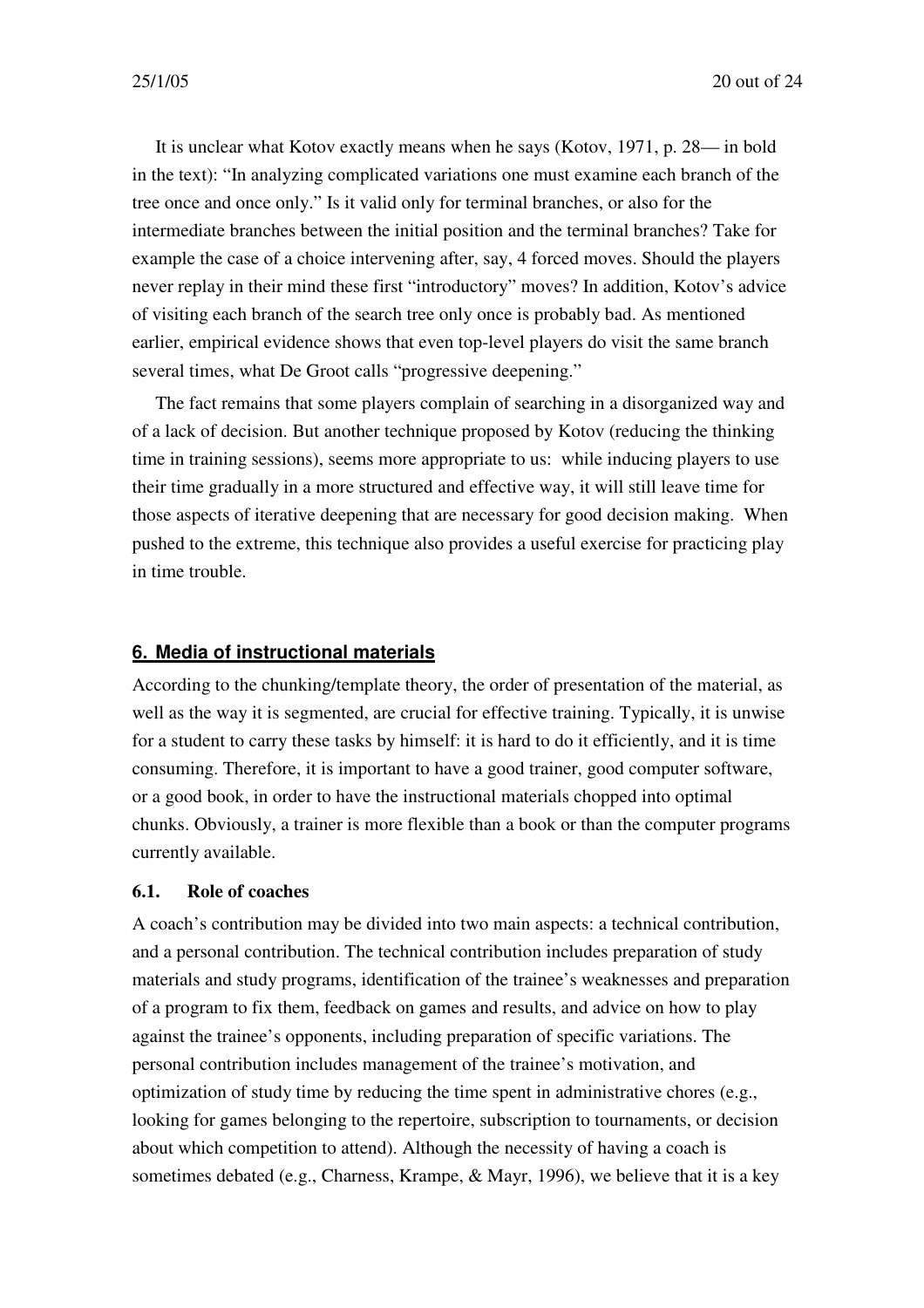factor of success—most grandmasters had a coach at some point of their career. Finally, research in education has shown that students take more advantage of a private tutor than from a tutor shared in a classroom (Bloom, 1984; Cohen, Kulik, & Kulik). We believe that this is the case with chess as well.

# **6.2. Textbooks**

Books have been the main vehicle for transmitting chess knowledge. Whether they are also the optimal vehicle is a debatable question. Unfortunately, few of them follow recommendations inspired from sound psychological and pedagogical principles. For example, most books present schemata and methods specific to a small range of positions, which may not match the positions students will meet in their own practice, but offer the implicit promise that these schemata and methods will generalize to other positions. Learning these schemata and methods can be useful, of course—certainly if you play similar positions—but there is a serious danger for the students of believing that generalization will come easily. There is actually a paradox in most strategy textbooks: they advertise learning general principles, but actually, by using a "teachingby-example" approach, communicate very specific methods.

In addition, most educational books have the default of placing diagrams either at the beginning of the game segment that will be discussed, or at some point where there is a tactical combination. Even books specifically devoted to strategy do not use diagrams to emphasize the constellations of pieces that are important to memorize. Obviously, from a pedagogical point of view, diagrams (and perhaps other visual aids) should be used to emphasize, reinforce, or help index the concepts being taught.

#### **6.3. Computers**

Today's computers offer an invaluable aid for creating and using game databases, for practicing with an opponent (computer or, on the internet, human), and for support with analysis of games and positions (e.g., Jansen & Schaeffer, 1990). In particular, we would recommend playing with a strong computer program to improve one's tactical skills, to practice typical positions (opening, middle game, endgame), and to test new ideas in openings.

We anticipate that the next generation of computer instruction will go beyond "merely" offering facilities for playing and managing databases, and will also act as a real coach. For example, it could select the study material (tactical positions, strategic themes, endgames, etc.) as a function of the strengths and weaknesses of the student. Similar technology has been recently developed in domains such as the teaching of geometry or programming (Anderson et al., 1995).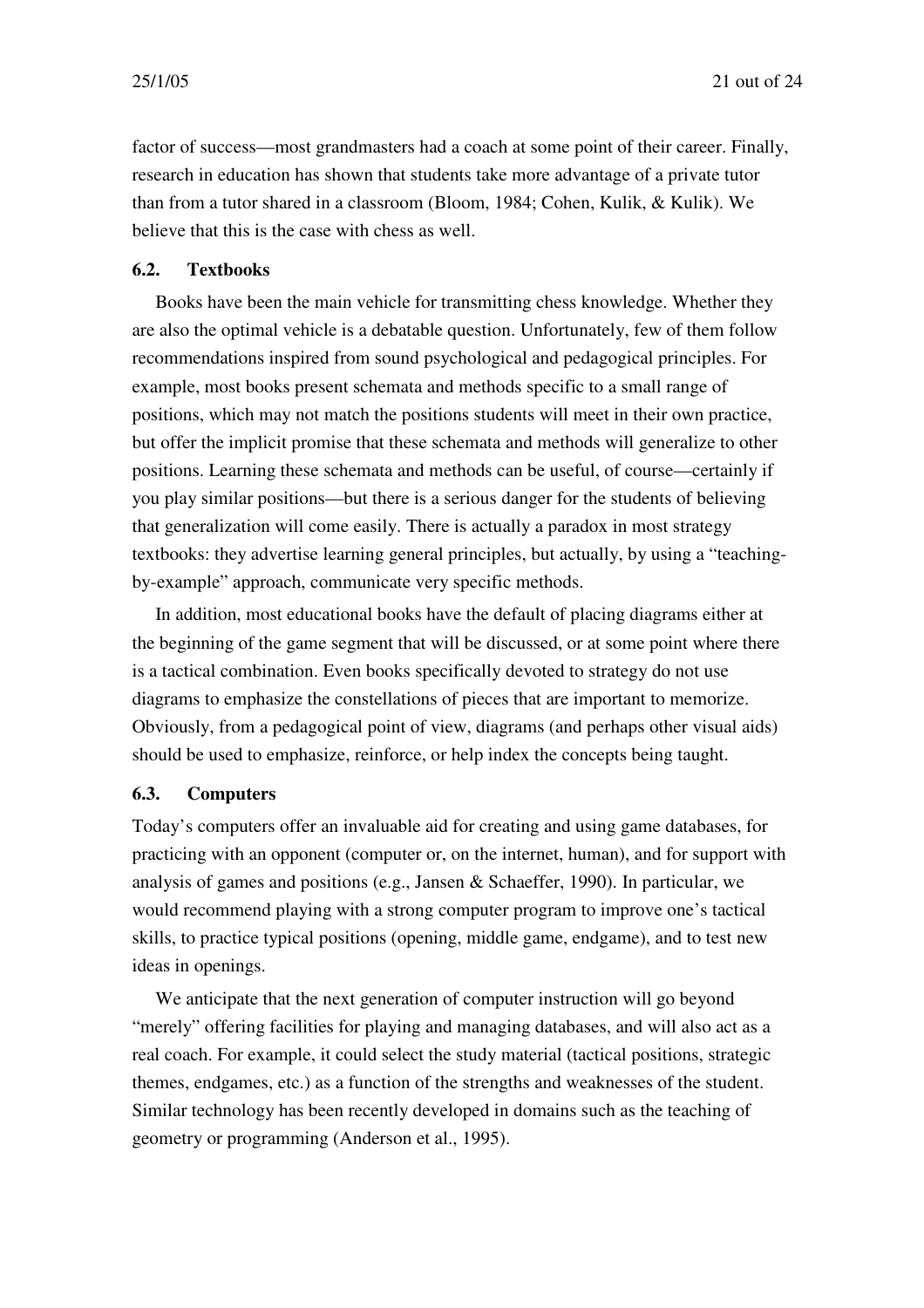#### **7. Summary and conclusion**

In this chapter, we have applied a scientific theory of chess expertise to the question of chess training. 6 The theory emphasizes that skill is derived from the creation of chunks (perceptual knowledge units) and templates (conceptual knowledge units), and that search ability directly depends upon them. In general, the practical pieces of advice inspired by the theory stress the necessity of building knowledge that will likely be of use in future games. This is achieved by centering knowledge acquisition around one's opening repertoire, including knowledge about middlegames, endgames, tactics and strategy. A few techniques are discussed, such as the decomposition method. Not surprisingly, applying such a training approach is time consuming—it takes years to become a master. We finally hinted at some possible developments in educational computer technology, which may lead to new powerful chess tutoring programs.

What will be required at the next step of chess training, to advance from Master to Grandmaster? In short: more of the same. The differences are mainly of degree: a player's opening preparation becomes more and more detailed, with increasing emphasis on specific cases; their opening repertoire widens, and their ability to cope with unknown middlegame and endgame positions increases. The added difficulty—a serious one—is to maintain motivation during the long years of study and practice. The advance to higher levels is not always smooth, and may be punctuated by periods without noticeable improvement, or even relative decline. Only the player with the will power to overcome these motivational hurdles will manage to make it to full mastery.

<sup>6</sup> There are obviously a number of topics we have not addressed in this chapter, such as training for endurance, the psychology of errors, playing the opponent (e.g., Krogius, 1976; Kotov, 1971; Munzert, 1990). While these are important questions, the fact is that they are even less well understood than the topics we have discussed.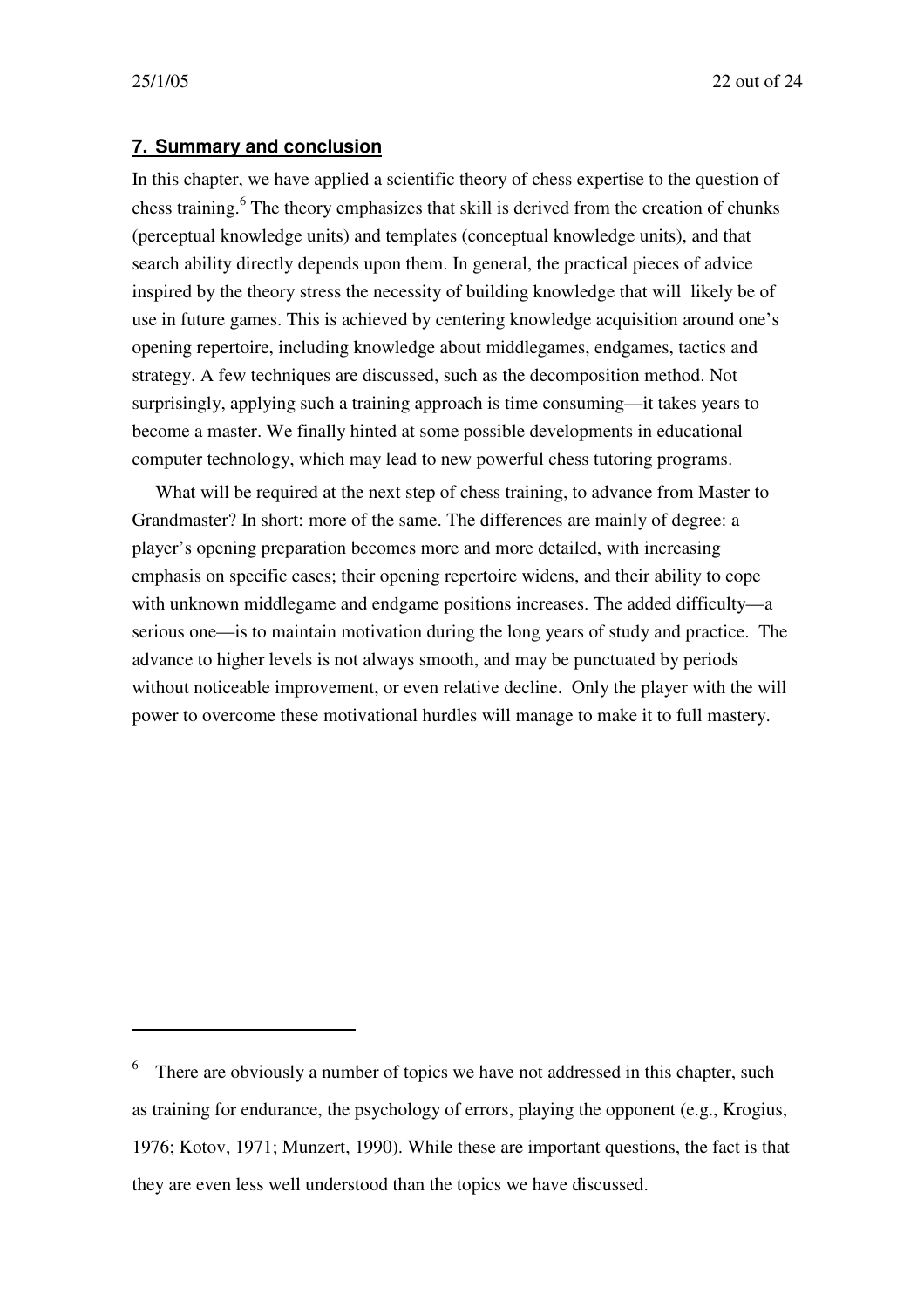#### **References**

- Anderson, J. R. (1990). *Cognitive psychology and its implications* (3rd ed.). New York: Freeman.
- Anderson, J. R., Corbett, A. T., Koedinger, K. R., & Pelletier, R. (1995). Cognitive tutors: Lessons learned. *The Journal of the Learning Sciences, 4*, 167-207.
- Awerbach, J. (1981a). *Lehrbuch der Schachendspiele (Band 1)*. Berlin: Sportverlag.
- Awerbach, J. (1981b). *Lehrbuch der Schachendspiele (Band 2)*. Berlin: Sportverlag.
- Binet, A. (1894). *Psychologie des grands calculateurs et joueurs d'échecs*. Paris: Hachette. [Reedited by Slatkine Ressources, Paris, 1981.].
- Bloom, B. S. (1984). The 2-sigma problem: The search for methods of group instruction as effective as one-to-one tutoring. *Educational Researcher, 13*, 4– 16.
- Bönsch, E. (1987). *Schachlehre für Lehrende und Lernende* (2 ed.). Berlin: Sportverlag.
- Capablanca, J. R. (1963). *A primer of chess*. New York: Harcourt, Brace, & Cie.
- Charness, N., Krampe, R., & Mayr, U. (1996). The role of practice and coaching in entrepreneurial skill domains: An international comparison of life-span chess skill acquisition. In K. A. Ericsson (Ed.), *The road to excellence* (pp. 51-80). Mahwah, NJ: Lawrence Erlbaum.
- Chéron, A. (1942). *Nouveau manuel d'échecs du débutant*. Paris: Payot.
- Cohen, P. A., Kulik, J. A., & Kulik, C. L. C. (1982). Education outcomes of tutoring: A meta-analysis of findings. *American Educational Research Journal, 19*, 237– 248.
- De Groot, A. D. (1946). *Het denken van den schaker*. Amsterdam: Noord Hollandsche.
- De Groot, A. D. (1978). *Thought and choice in chess* (Revised translation of De Groot, 1946; 2nd ed.). The Hague: Mouton Publishers.
- De Groot, A. D., & Gobet, F. (1996). *Perception and memory in chess. Heuristics of the professional eye*. Assen: Van Gorcum.
- Dvoretzky, M., (1991). *Secrets of chess training*. London: Batsford.
- Ericsson, K. A., & Staszewski, J. J. (1989). Skilled nemory and expertise : Mechanisms of exceptional performance. In D. Klahr & K. Kotovski (Eds.), *Complex information processing: The impact of Herbert A. Simon.* Hillsdale, NJ: Lawrence Erlbaum Ass.
- Euwe, M. (1962). *Die Endspiellehre und ihre praktische Anwendung*. Hamburg: Schach-Archiv.
- Euwe, M. (1972). *Les échecs: jugement et plan*. Paris: Payot.
- Gagné, R., Briggs, L. J., & Wagner, W. W. (1989). *Principles of instructional design*. New York, NY: Holt, Rinehart, & Winston.
- Gobet, F. (1993). *Les mémoires d'un joueur d'échecs*. Fribourg (Suisse): Editions Universitaires.
- Gobet, F., de Voogt, A., & Retschitzki, J. (in press). *Moves in mind*. Hove: Routledge/Psychology Press.